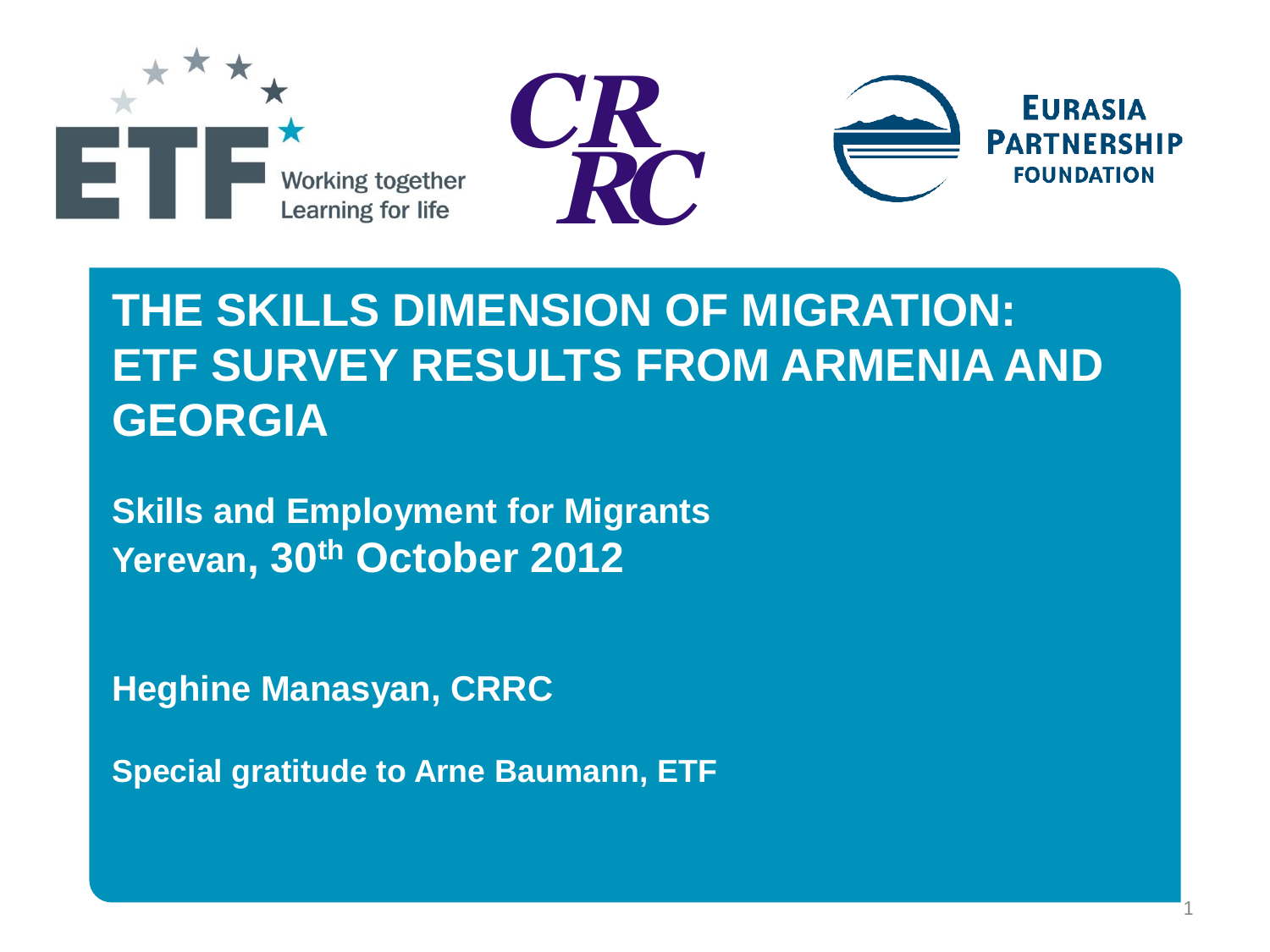**Content** 

- EU & Armenia Mobility Partnership Agreement and the concept of Circular Migration
- $\triangleright$  Migration and Skills: survey overview
- $\triangleright$  Potential Migrants: some survey findings
- $\triangleright$  Return Migrants: some survey findings
- $\triangleright$  Summary and recommendations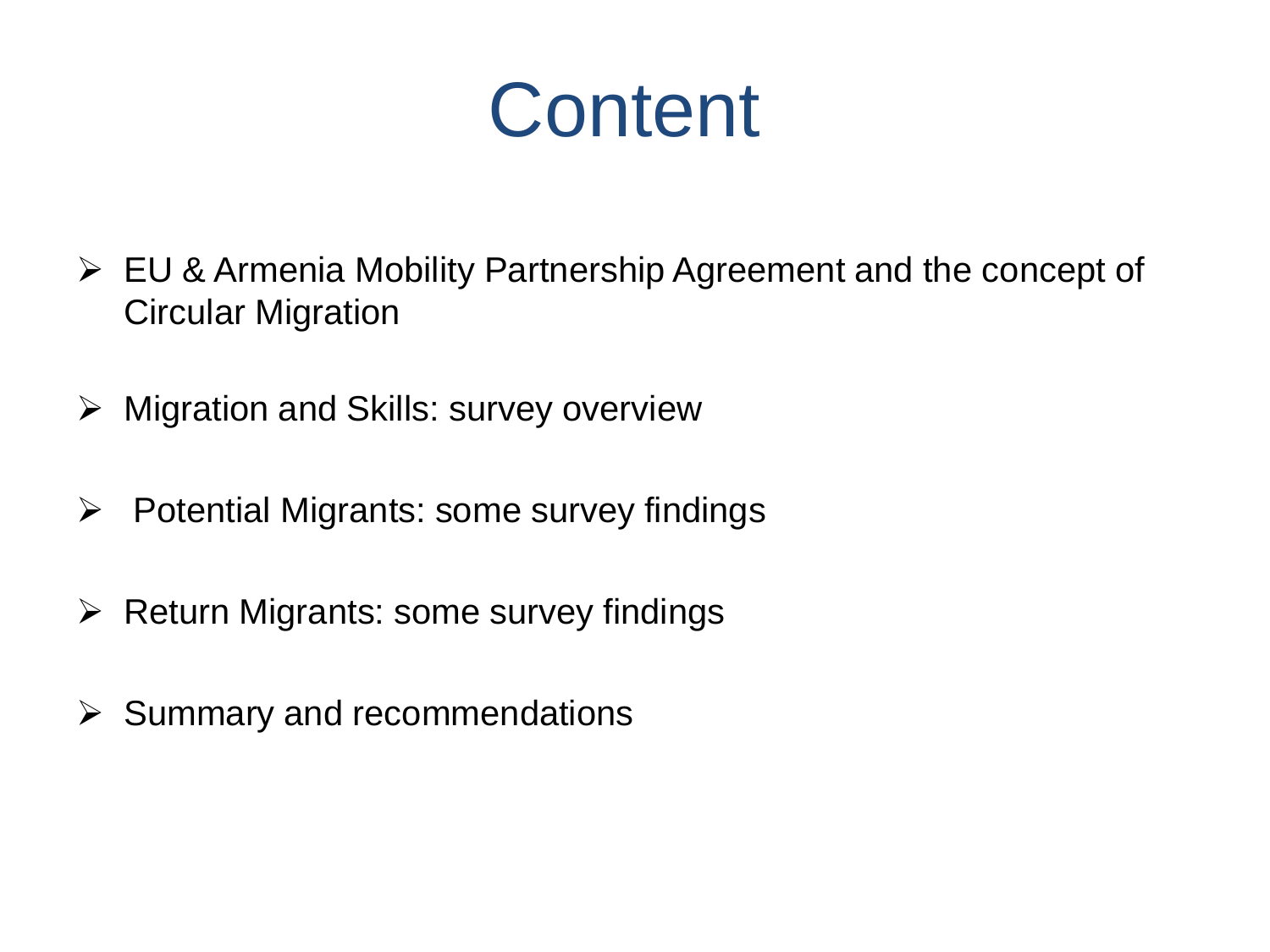### **Joint Declaration on a Mobility Partnership between the European Union and Armenia**

Signed on 27 October, 2011 in Luxembourg by the RA and 10 EU members

[http://www.mfa.am/en/press-releases/item/2011/10/27/a\\_eu/](http://www.mfa.am/en/press-releases/item/2011/10/27/a_eu/)

The Declaration has 4 directions:

- I) Mobility, legal migration and integration
- II) Migration and development
- III) Fight against irregular immigration and trafficking in human beings, readmission, identity and travel documents' security, border management
- IV) Fight against irregular immigration and trafficking in human beings, readmission, identity and travel documents' security, border management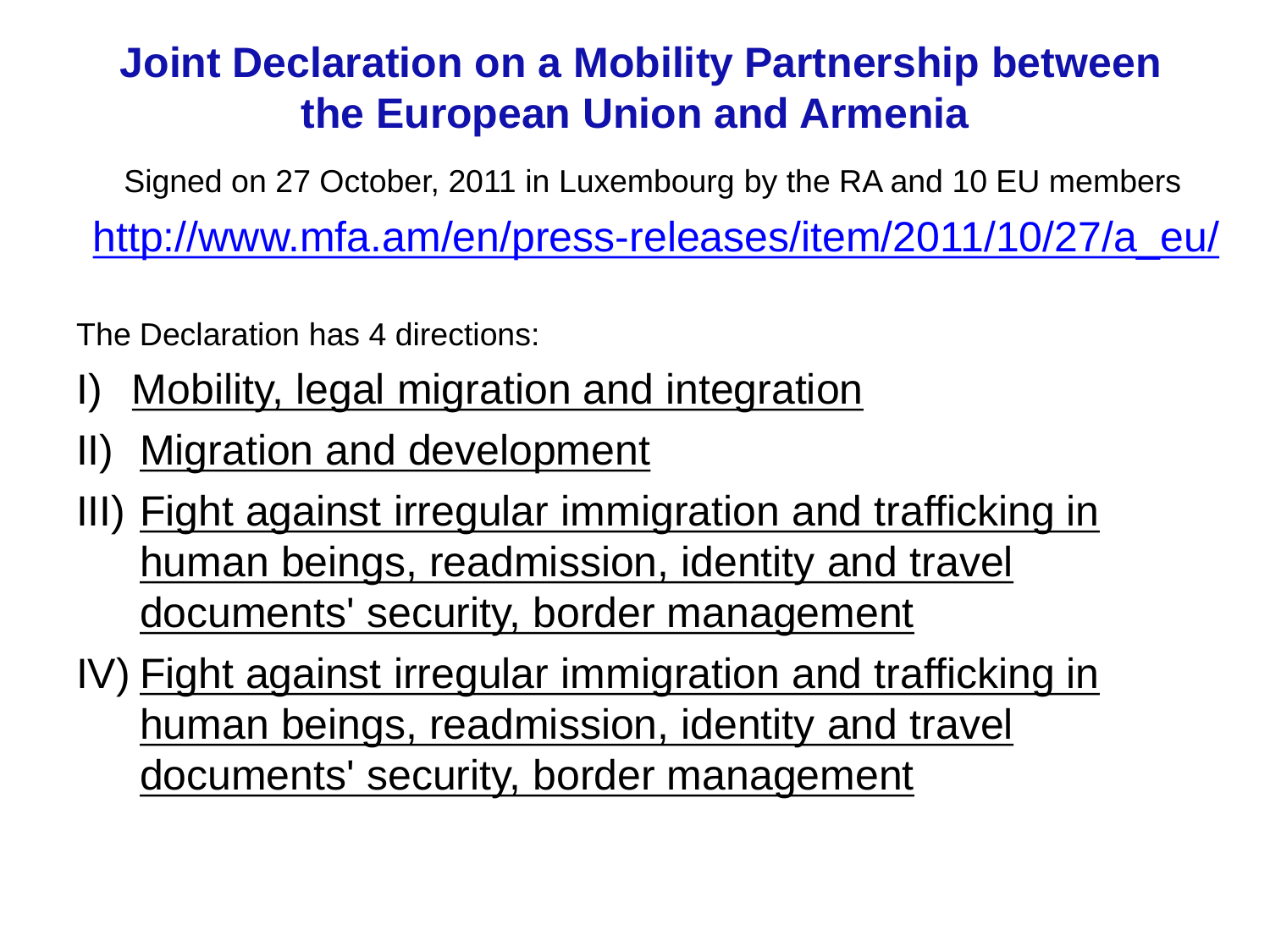### **Cooperation in the framework of MP: State Migration Service & European Training Foundation**

- ► Collection of selected labour market information and implementation of research, including elaboration and analysis of data, on migration and skills, facilitating recognition of qualifications and matching between skills and available jobs/vacancies, etc.
- ► Sharing experiences and exchange good practices in the field of employment and education policies.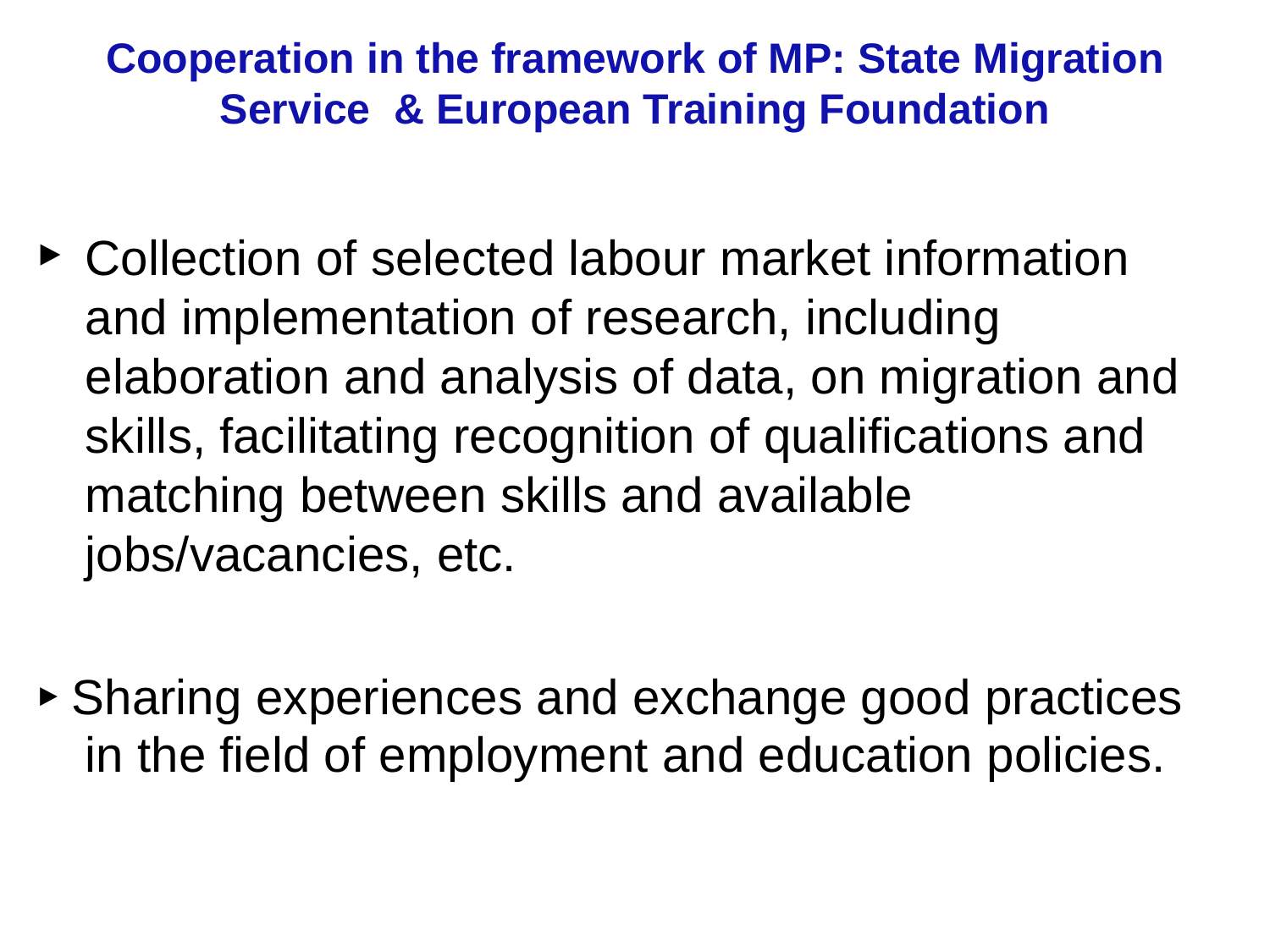# **Why ETF works on skills and migration**

- Migration of people means also migration of skills: brain drain, brain waste, brain gain, brain circulation
- $\triangleright$  No universal solution: brain  $XXX -$  depends on migration stage, country-specific conditions and individual migrant characteristics
- $\triangleright$  Skills can be part of the solution and facilitate a better migration outcome for all: e.g. a more efficient employment/skill-matching process
- All parties can win through more cooperation and better management of migration: 'win-win-win' scenario
- ETF aims at providing evidence and policy instruments on education and skills for improving the outcome of labour migration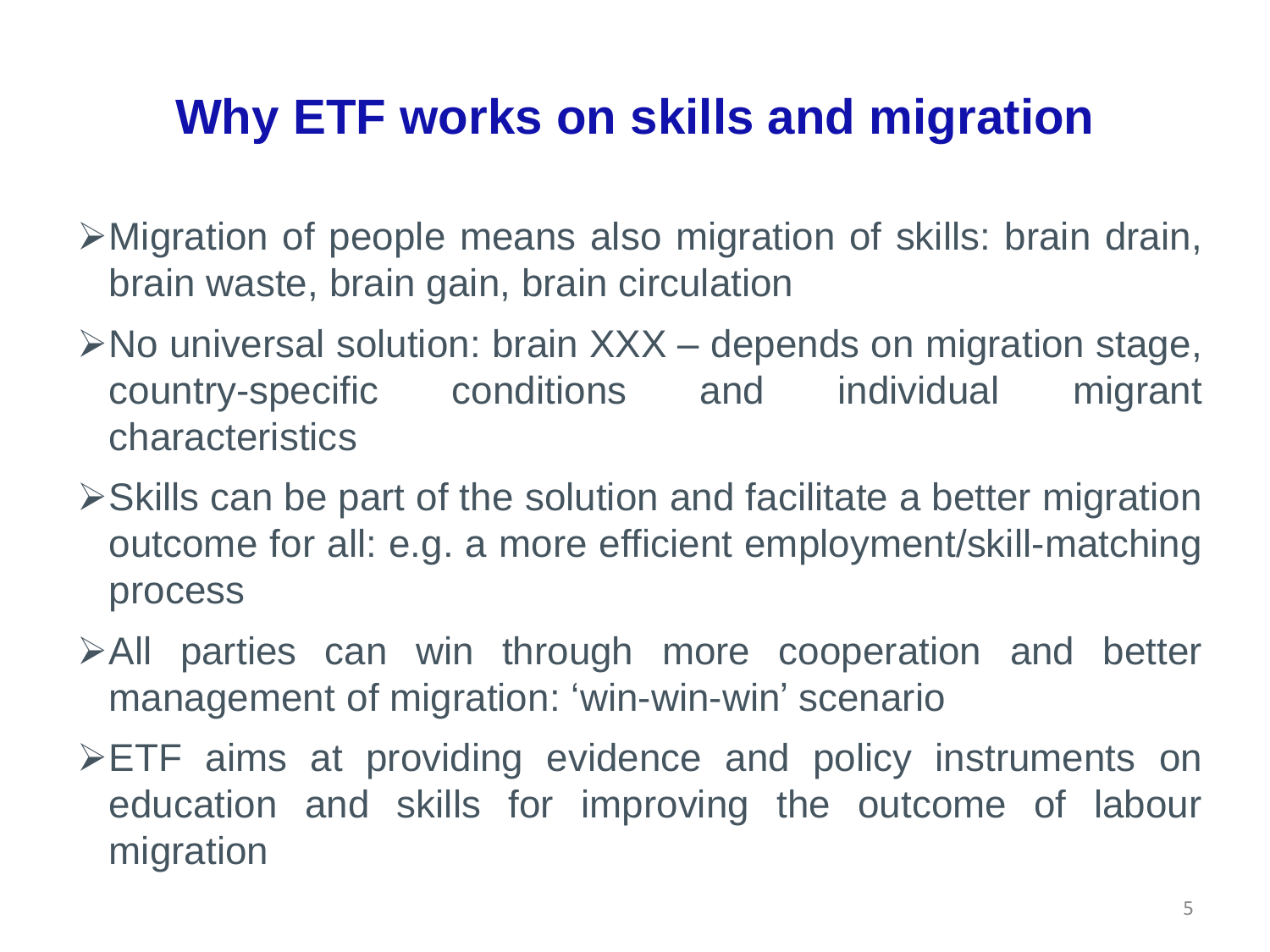# **ETF Migration and Skills Surveys**

- $\triangleright$ To better understand the links between migration and skills through collecting evidence from the field
- To learn about migration and return experiences of migrants and their families
- $\triangleright$  To identify the needs for support for legal migration and circular migration (pre- and post-migration)
	- Migration& skills surveys in Albania, Egypt, Moldova, Tunisia and Ukraine (2007-2009)
	- New migration& skills surveys in Armenia, Georgia and Morocco (2011-2012) to support EU mobility partnerships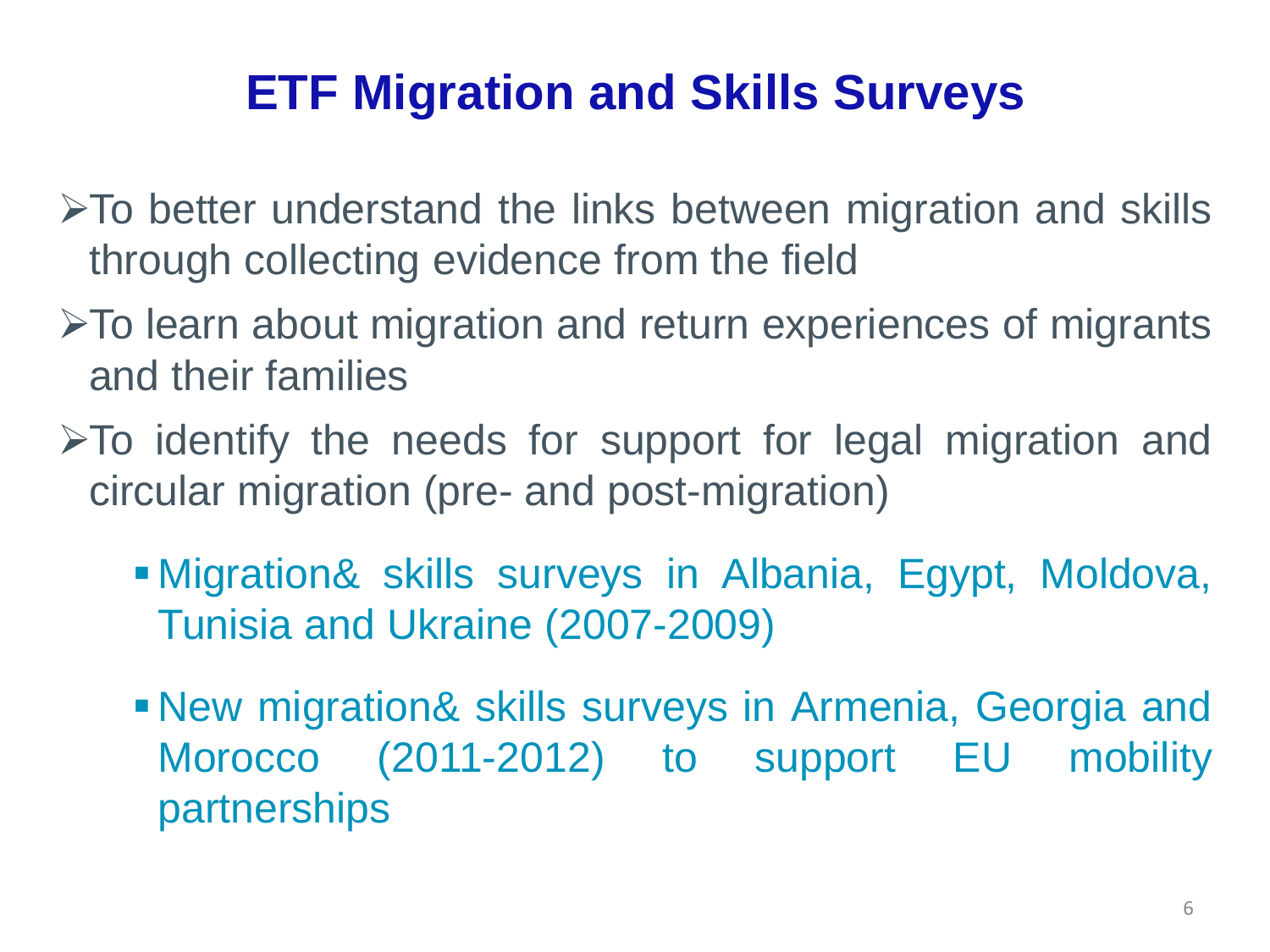### **ETF Migration & Skills Surveys: Methodology**

**Target groups included:** 4000 respondents in each country

- "Potential migrants" (2600 respondents)
- "Returning migrants" (1400 respondents)

### **Sampling methods applied:**

- stratified random sample for potential migrants
- snowball technique for returning migrants

**The sample is largely representative** with respect to:

- rural/urban distribution
- gender (male and female)
- education levels (low: ISCED 1-2, medium: ISCED 3-4, high: ISCED 5-6)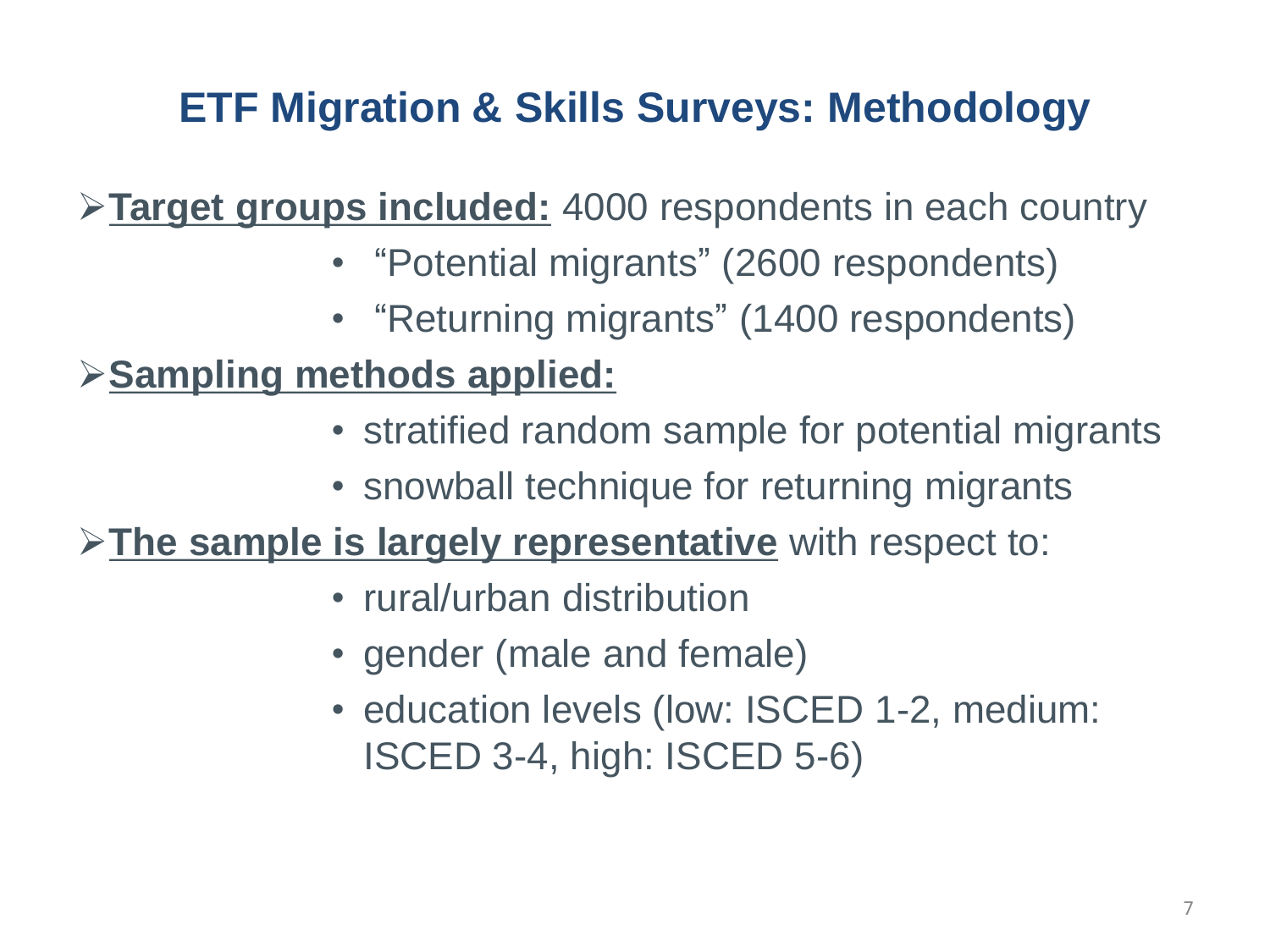### **ETF Migration & Skills Surveys: Definitions**

#### **Potential migrant (those who intend and not intend to migrate):**

- Anyone who is between 18-50 years old, lived in the country at the moment of the interview and was available for being interviewed.
- $\triangleright$ The survey on potential migrants is representative of the young adult population (18–50 years), so those in the same age group who are not actively seeking to migrate are included in the survey as control group.

#### **Returning migrant (both short and long-term migrants):**

Anyone who left the survey country aged 18 or over,  $\triangleright$  lived and worked abroad continuously for at least three months,  $\triangleright$  came back to own country within the last ten years, now present and available for interview.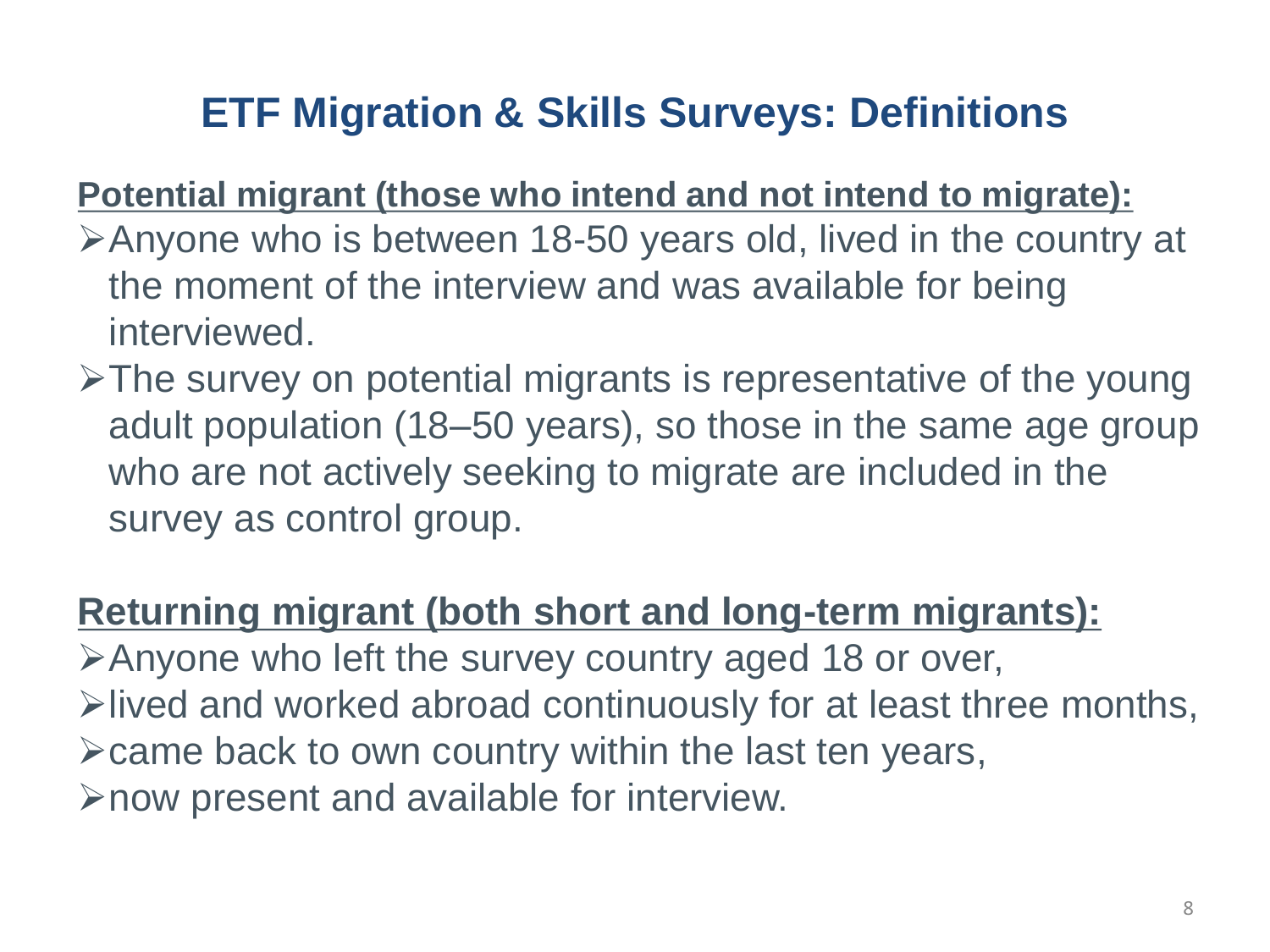### **Survey sample of potential migrants**

| <b>Sample description</b> | <b>ARMENIA</b>                   | <b>GEORGIA</b>                   |
|---------------------------|----------------------------------|----------------------------------|
| <b>Sample size</b>        | 2630 persons                     | 2883 persons                     |
| <b>Proportion women</b>   | 64%                              | 61%                              |
| <b>Mean age</b>           | 33.2 years                       | 34.7 years                       |
| <b>Location: capital</b>  | 37.8%                            | 25.5%                            |
| <b>Other urban</b>        | 31%                              | <b>27.4%</b>                     |
| <b>Rural share</b>        | 31.3%                            | 47.1%                            |
| <b>Education level</b>    | Upper secondary general (37%),   | University educated (32%), upper |
| before migration          | university (31%), post-secondary | secondary general (29%), upper   |
|                           | vocational (19.4%), upper        | secondary vocational (15%),      |
|                           | secondary vocational (6%), lower | lower secondary (12%), post-     |
|                           | secondary (6%)                   | secondary vocational (11%)       |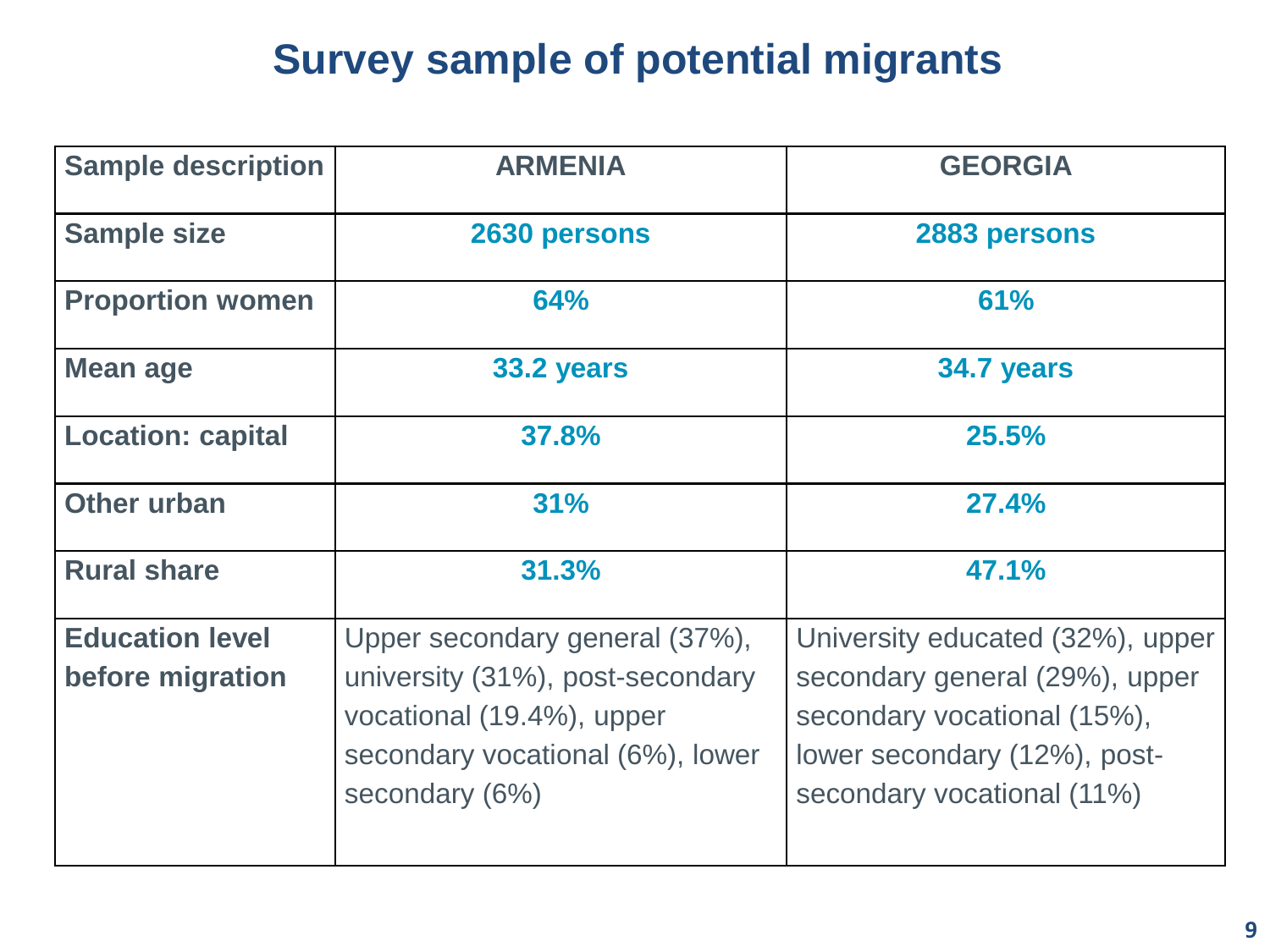### **Prospective migrants: intentions and likelihood to migrate**



"Likelihood" captures the probability that the intention to migrate translates into action; it takes account of the time horizon given for migrating (within 6 months or within 2 years), the ability to finance the move, knowledge of the destination country and its language, and possession of the required documents.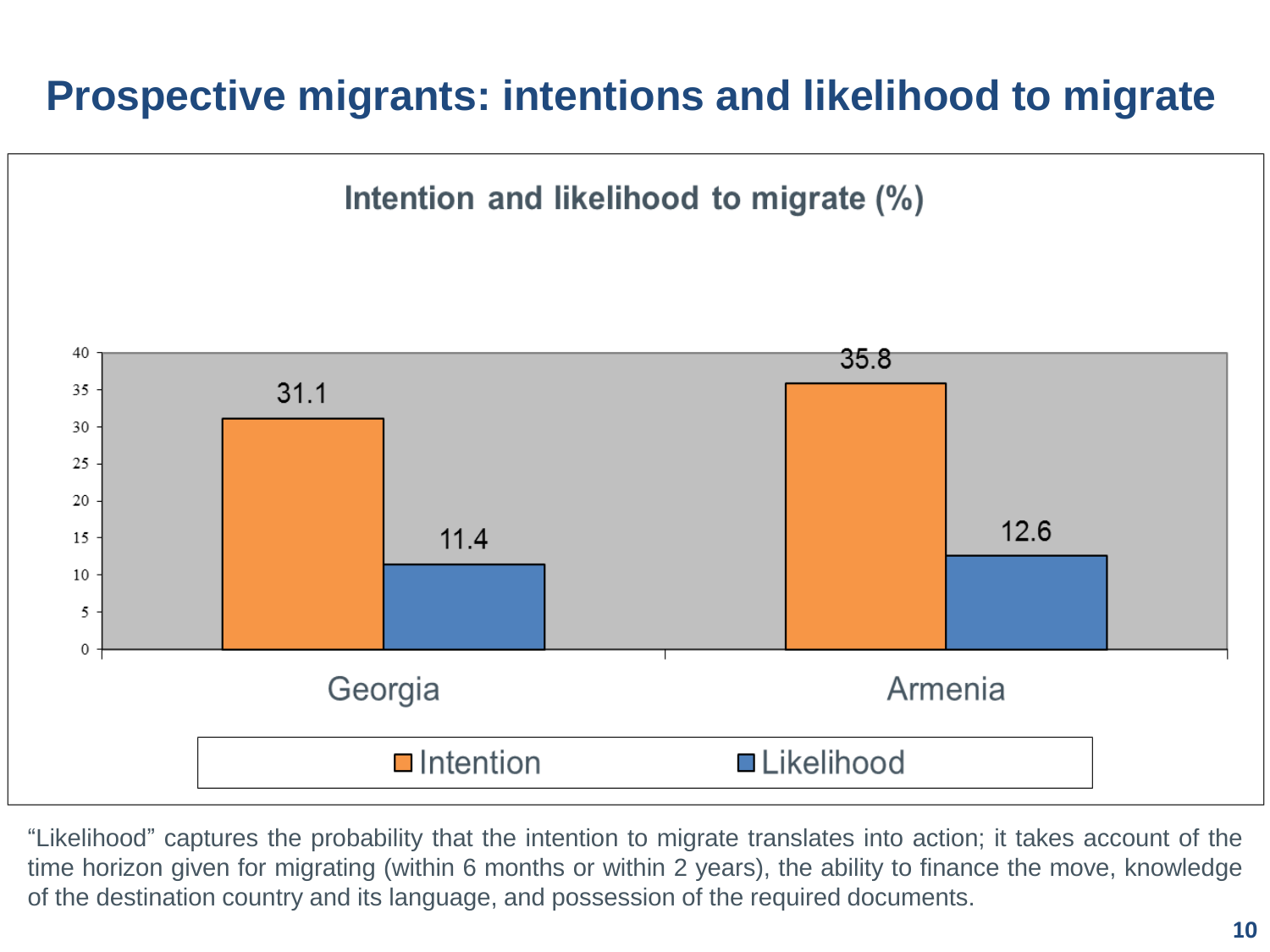# **Main push factors for migration**

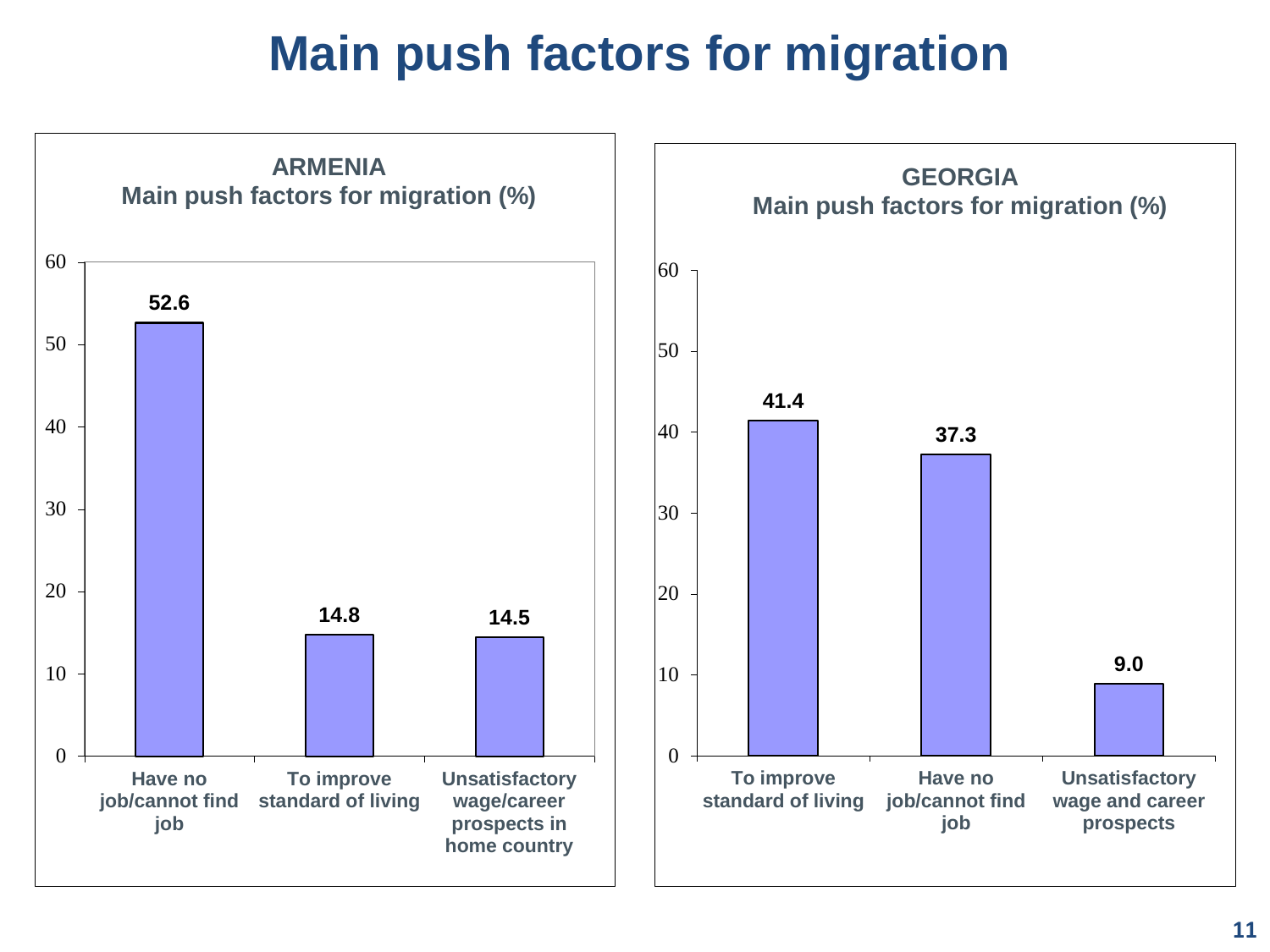### Potential migrants by gender

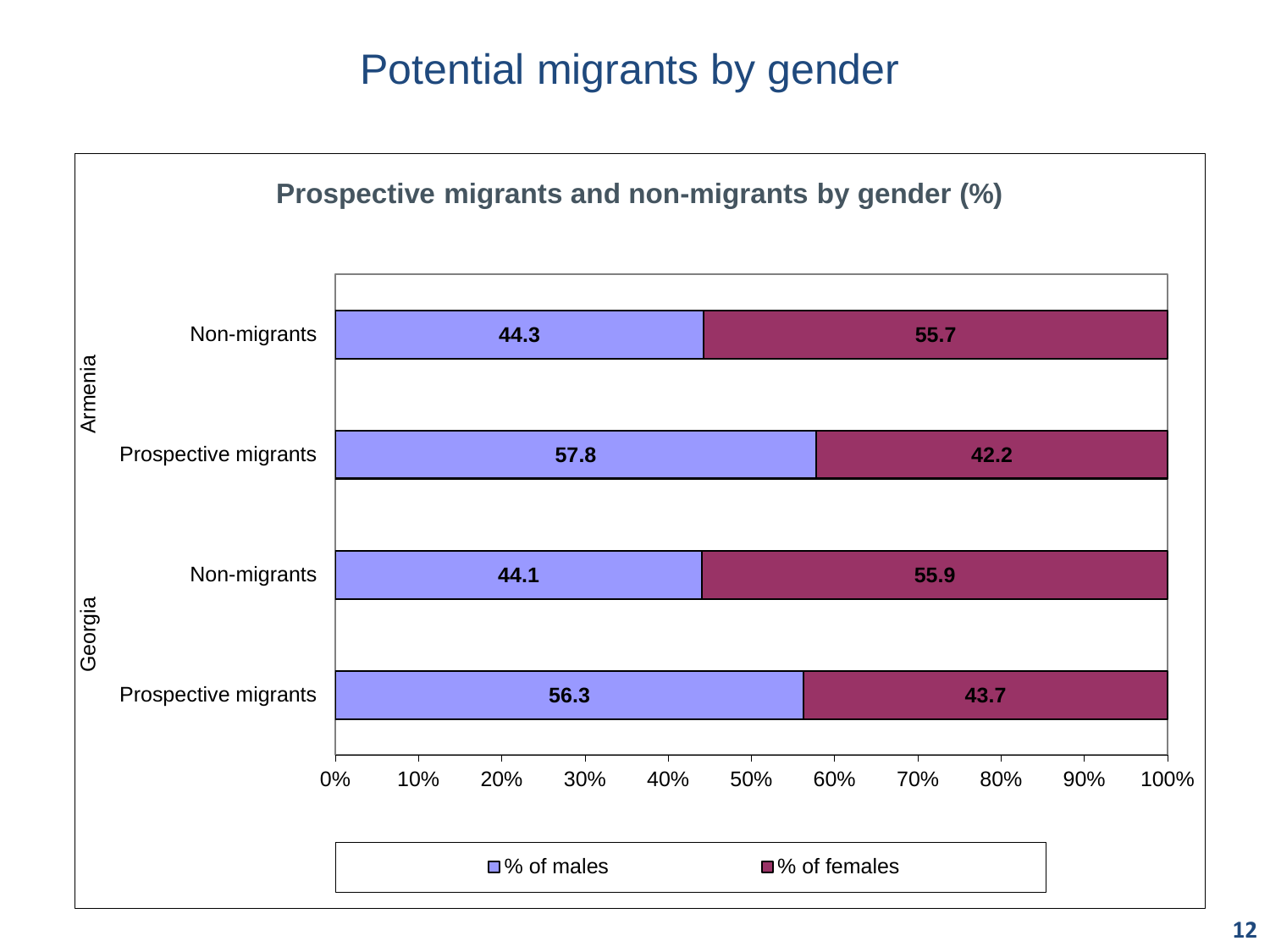### **Potential migrants by age groups**

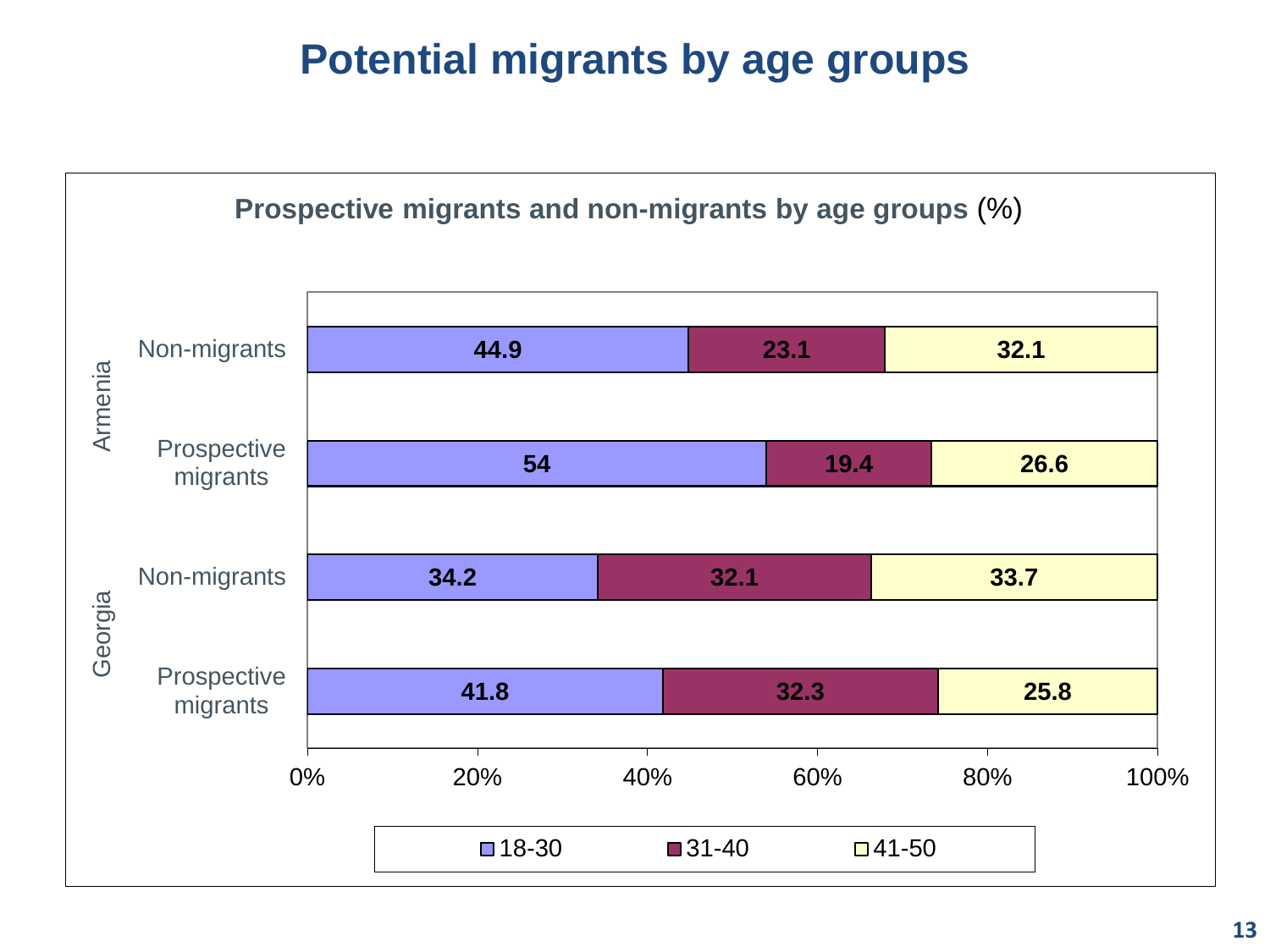### **Potential migrants by education levels**

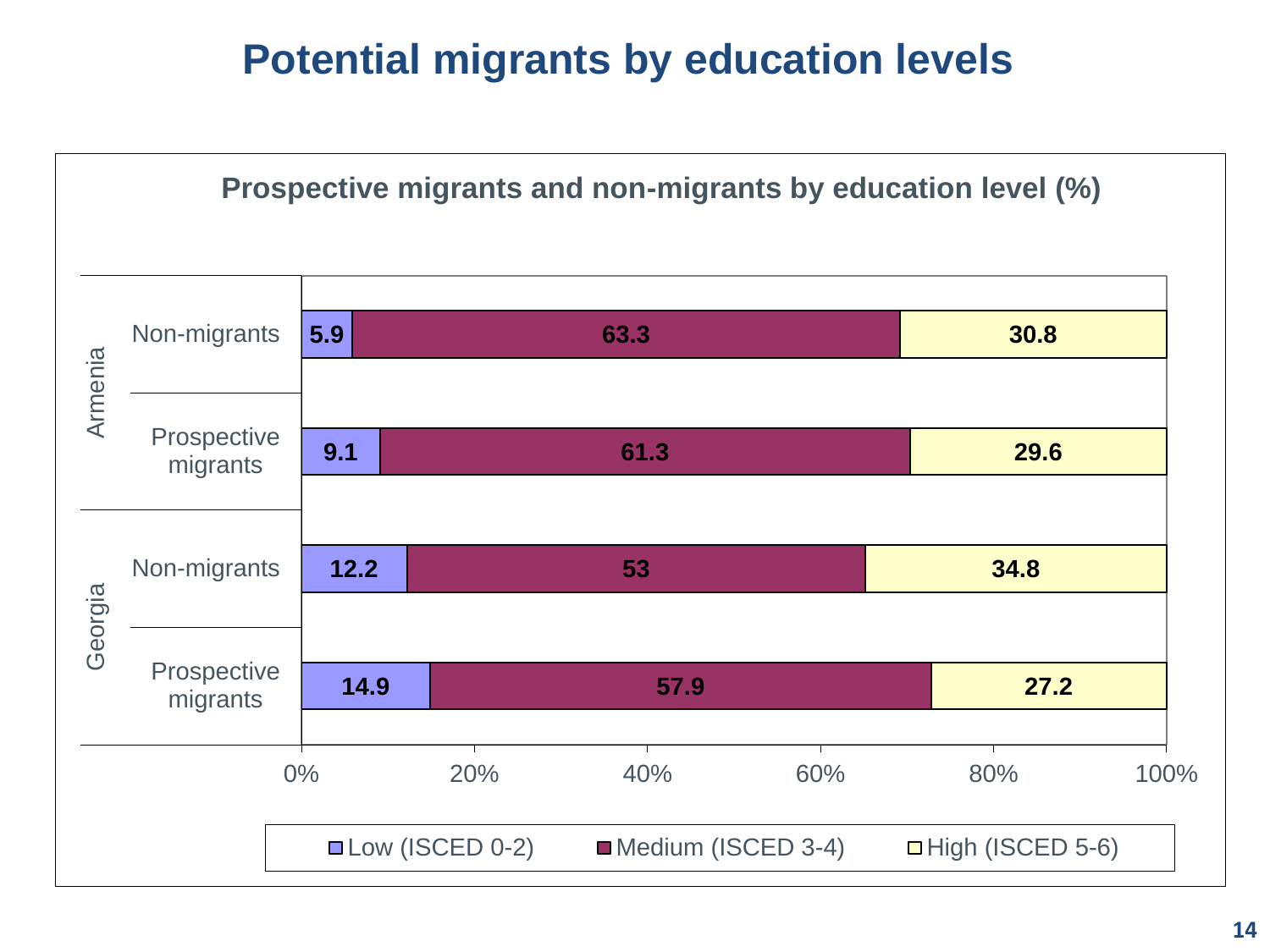### **Potential migrants by working status**

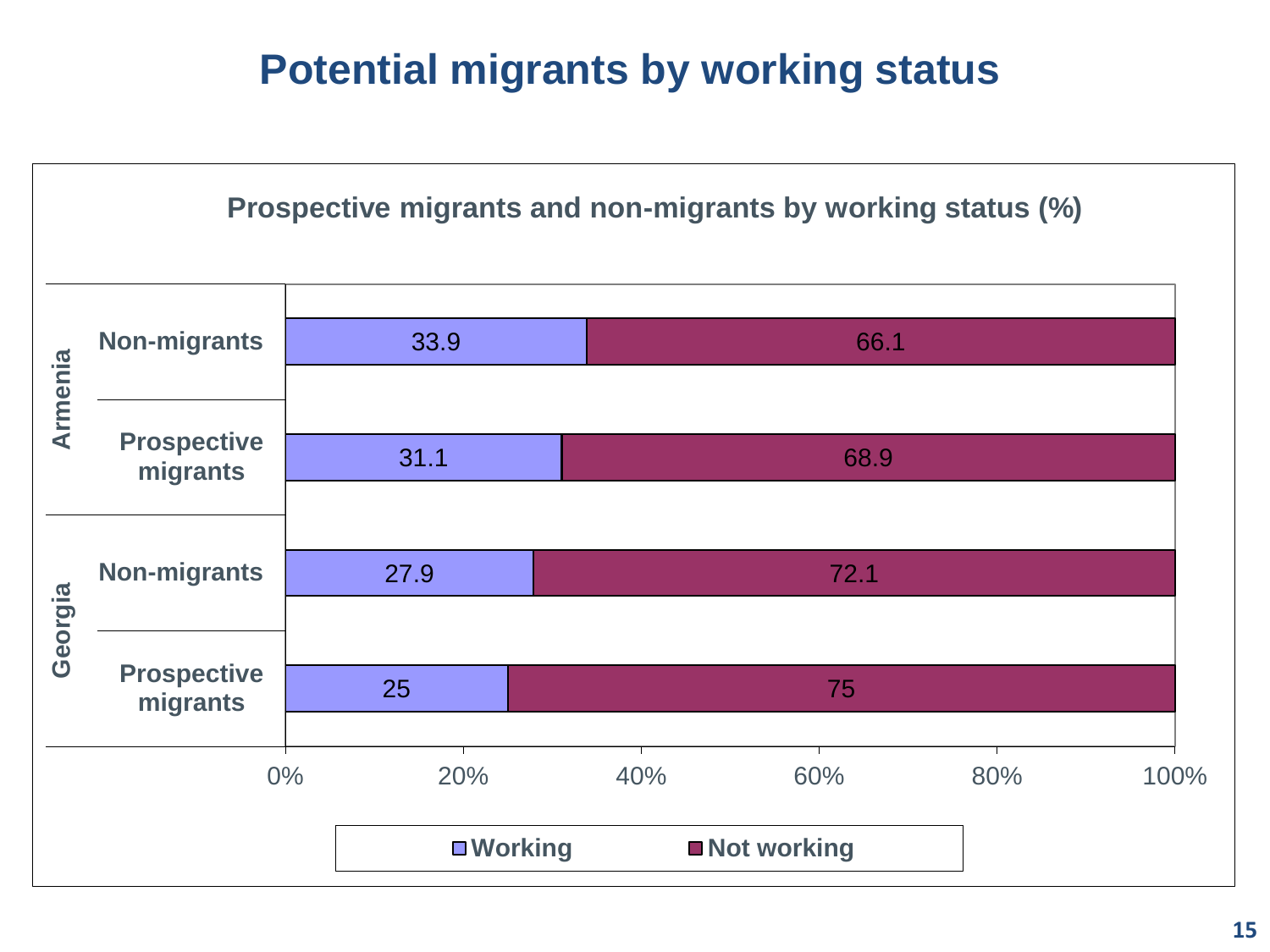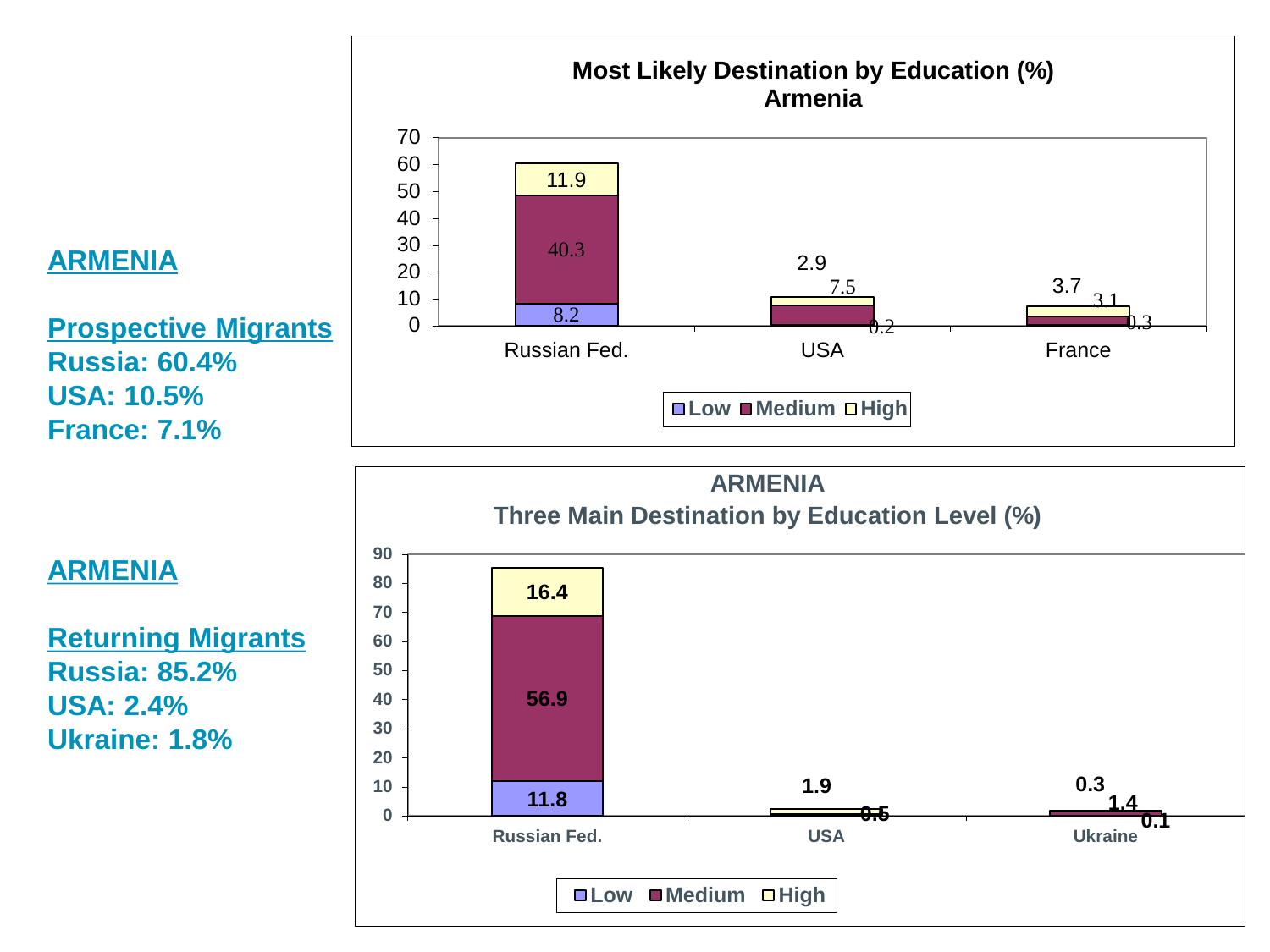

**Returning Migrants Turkey: 31.5% Russia: 29.0% Greece: 12.7%**

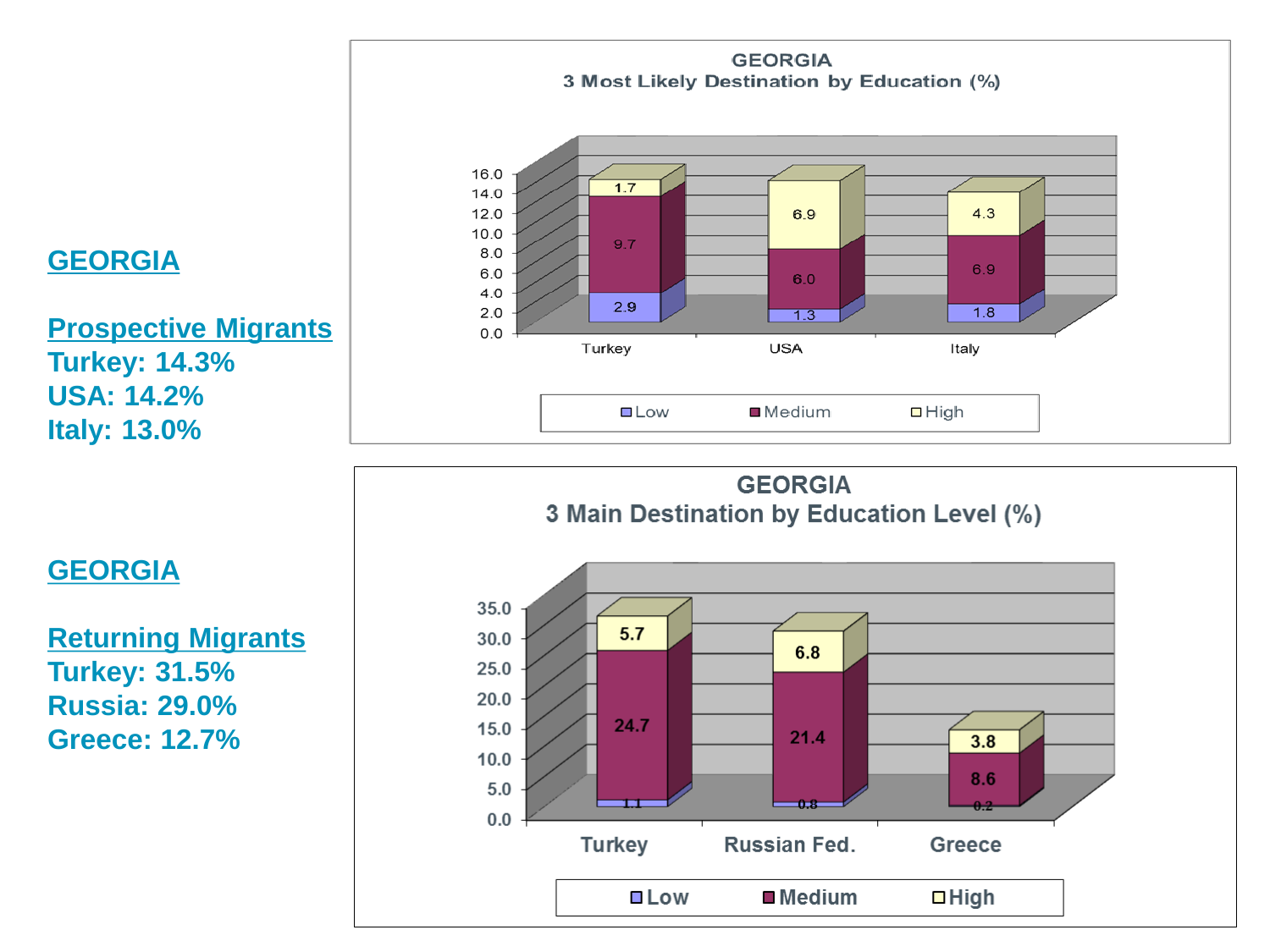### **Destination Country: EU share by gender**



**Total EU share as a destination in Georgia:** returnees (24%), prospective migrants (44%) **Total EU share as a destination in Armenia:** returnees (7%), prospective migrants (20%)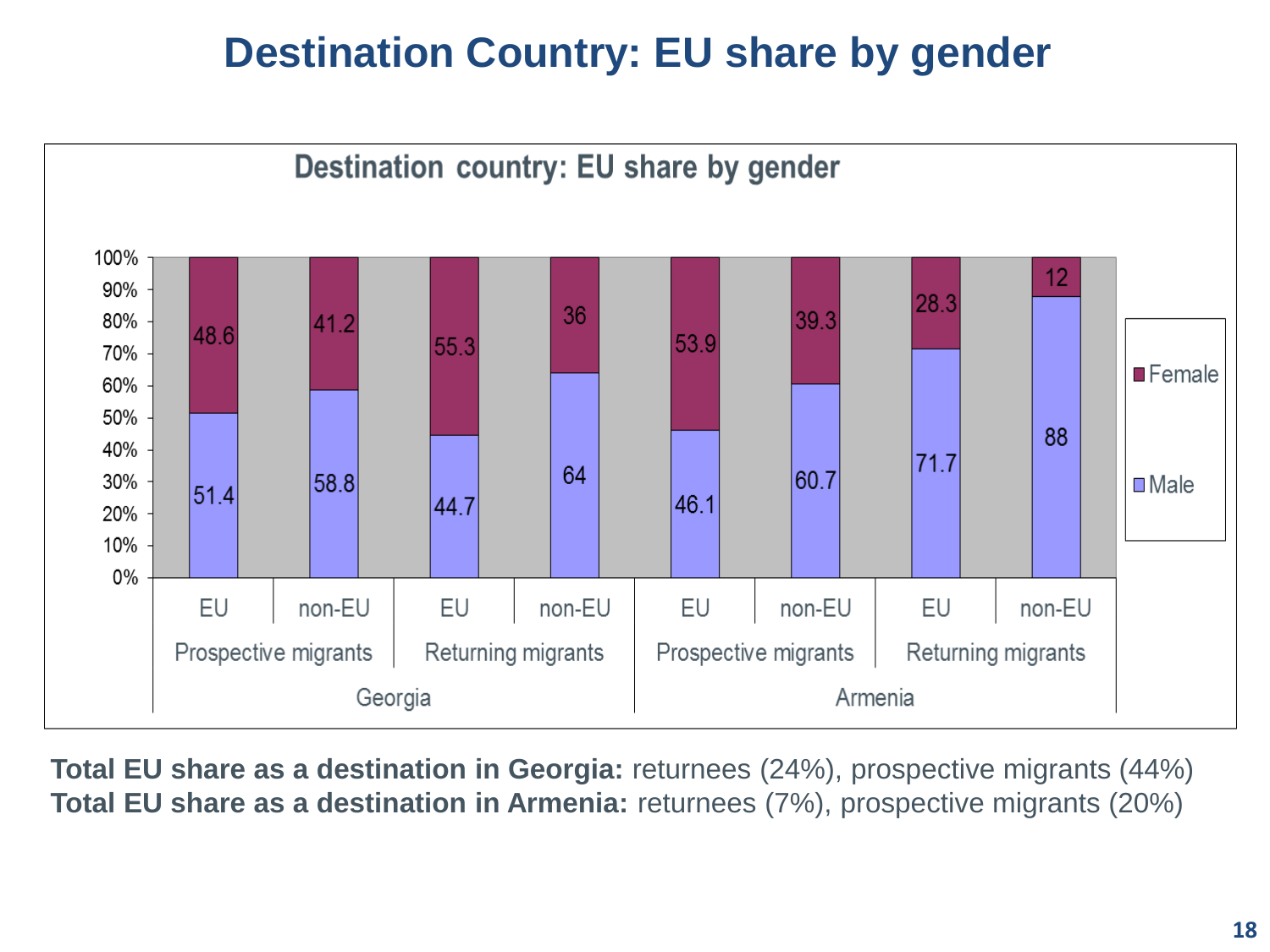### **Returnees: survey sample of returning migrants**

| <b>Description</b>                         | <b>ARMENIA</b>                                                                                                                                    | <b>GEORGIA</b>                                                                                                              |
|--------------------------------------------|---------------------------------------------------------------------------------------------------------------------------------------------------|-----------------------------------------------------------------------------------------------------------------------------|
| <b>Sample size</b>                         | 1400 persons                                                                                                                                      | 1401 persons                                                                                                                |
| <b>Proportion women</b>                    | 13.3%                                                                                                                                             | 40.7%                                                                                                                       |
| Mean age                                   | 36 years                                                                                                                                          | 41 years                                                                                                                    |
| <b>Location: capital</b>                   | 37.7%                                                                                                                                             | 21.0%                                                                                                                       |
| <b>Other urban</b>                         | 29.6%                                                                                                                                             | 21.6%                                                                                                                       |
| <b>Rural share</b>                         | 32.7%                                                                                                                                             | 57.4%                                                                                                                       |
| <b>Education level</b><br>before migration | Upper secondary general (42%),<br>university (22%), post-secondary<br>vocational (14%), lower secondary<br>$(12%)$ , upper sec. vocational $(9%)$ | Upper secondary general (41%),<br>university (29%), upper<br>secondary vocational (18%),<br>post-secondary vocational (10%) |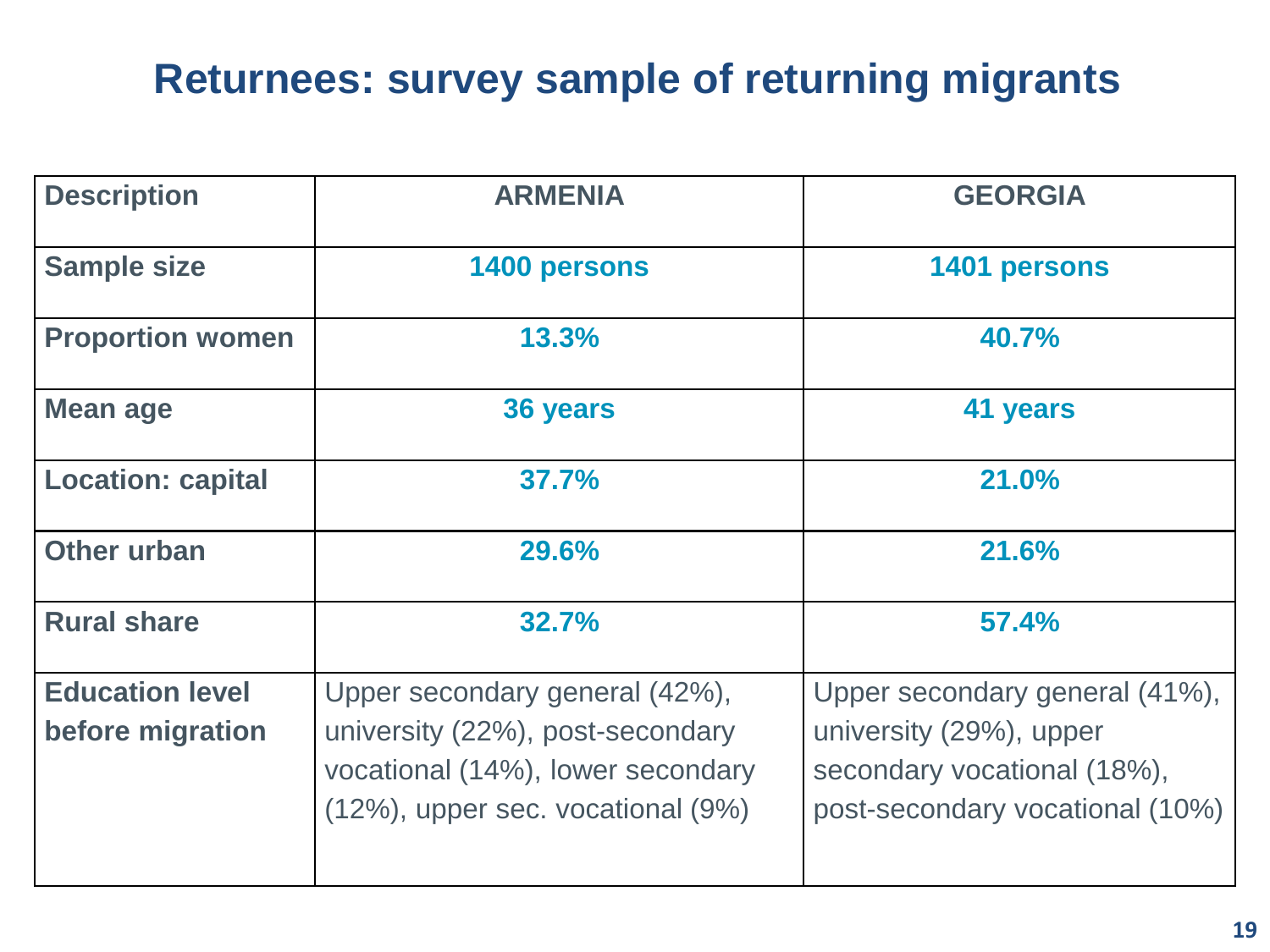## **Reasons of return to home country**

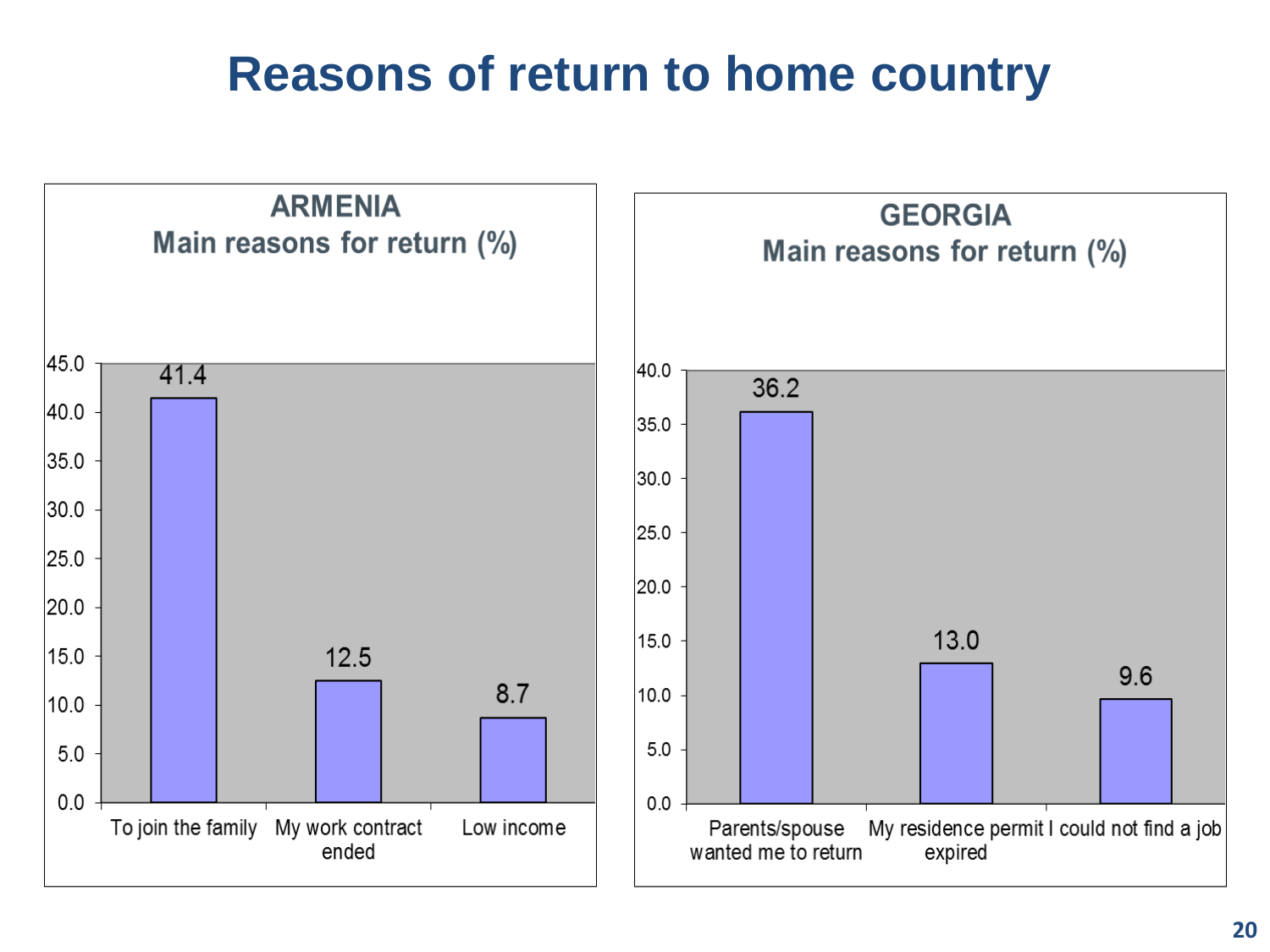### Returnees: main sectors of work abroad

**Armenia (male): construction (58.6%), commerce (9.5%), manufacturing (8.4%), transport (7.8%), repairs (3.9%)**

**Armenia (female): commerce (24.2%), manufacturing (17.6%), petty trade (12.1%), hospitality (8.2%), domestic service (8.2%), other (15.4%), construction (6%)** 

**Georgia (male): construction (42.3%), manufacturing (9.7%), agriculture (7.7%), commerce (7.6%), transport (7%), petty trade (5.6%), personal service (4.7%)** 

**Georgia (female): domestic service (50.5%), petty trade (10.6%), hospitality (8.2%), personal service (6.3%), manufacturing (6.5%), commerce (4.1%)**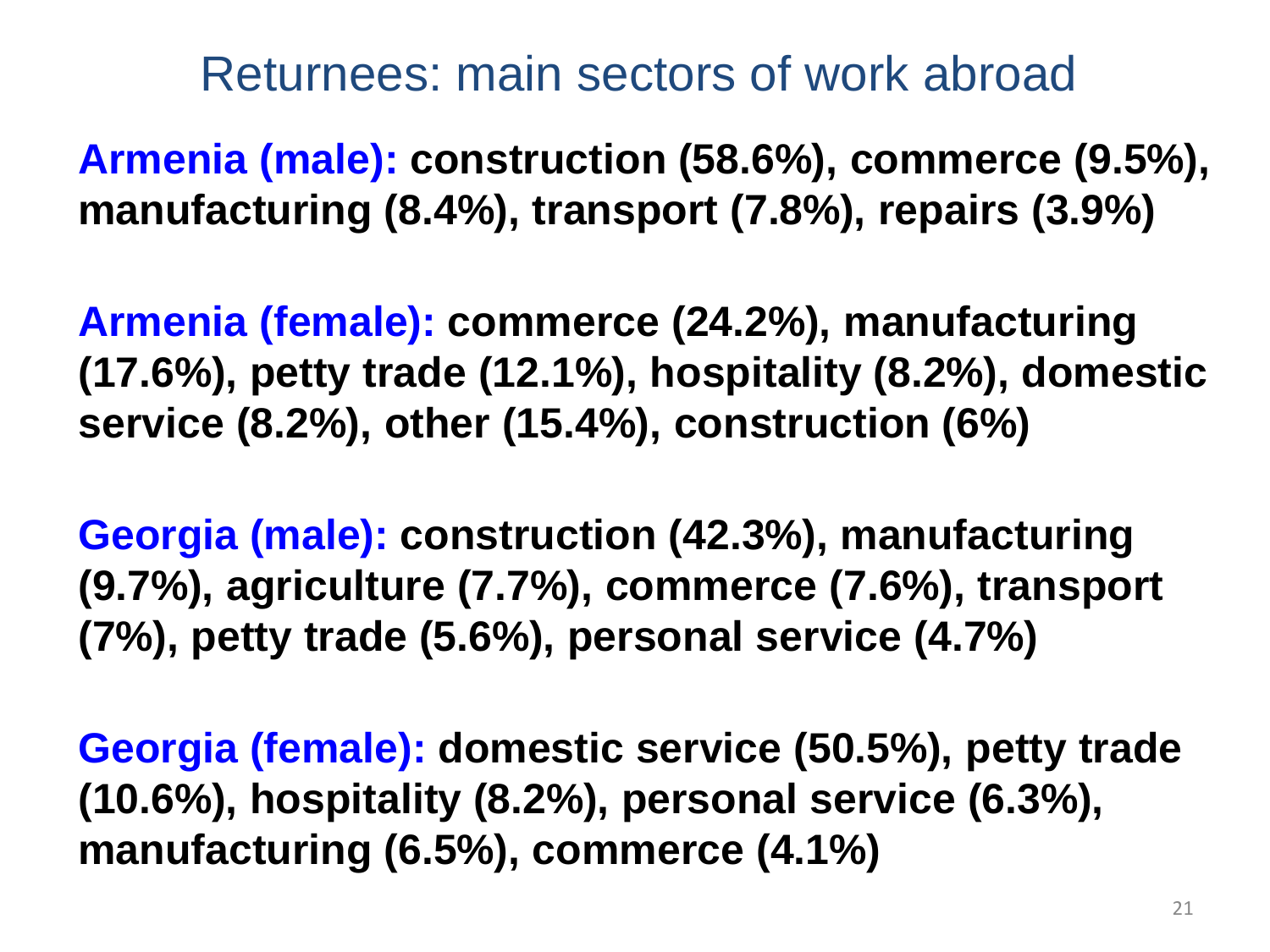### **Returnees: correspondence of work with education level**

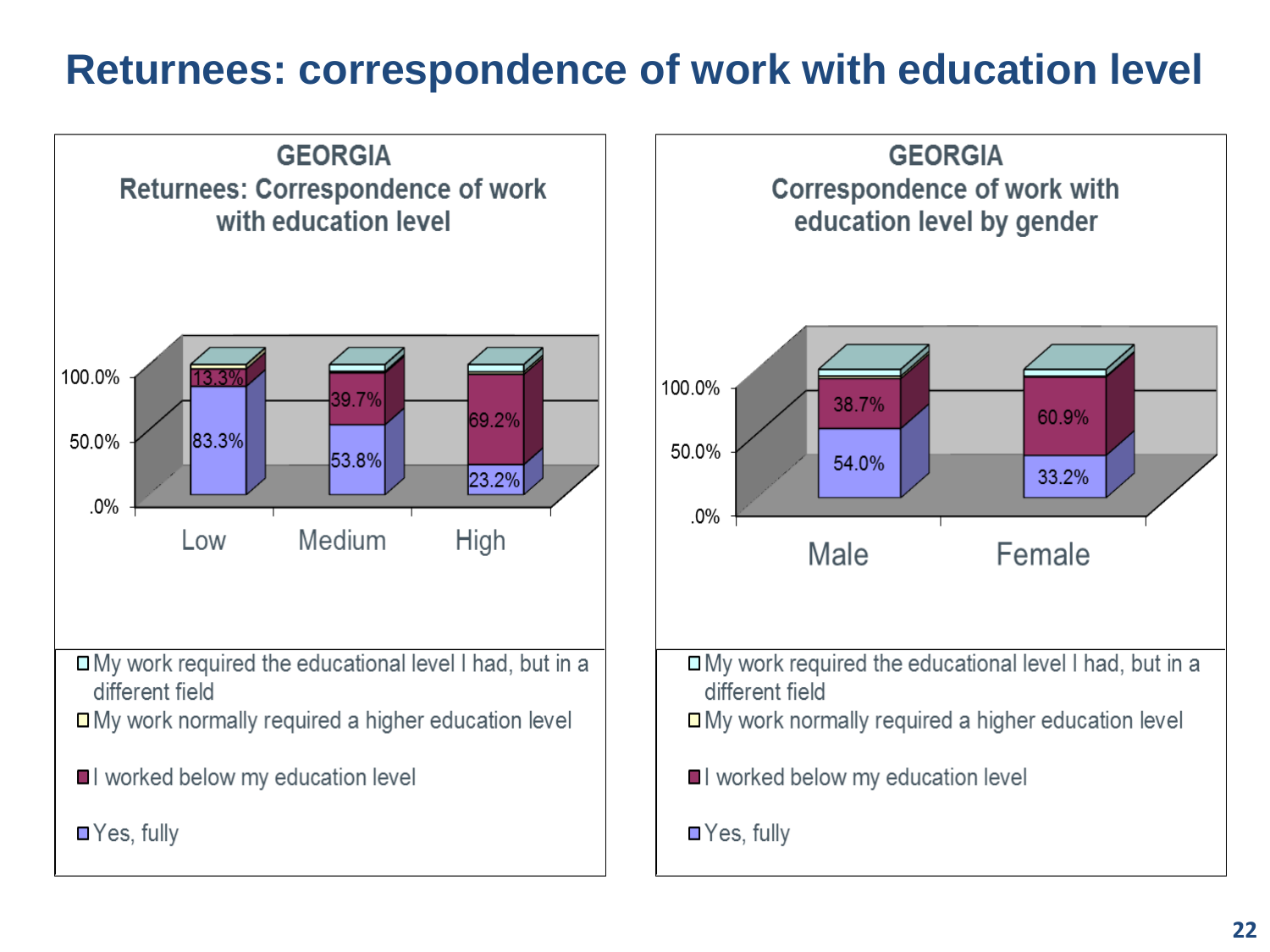### **Returnees: correspondence of work with education level**



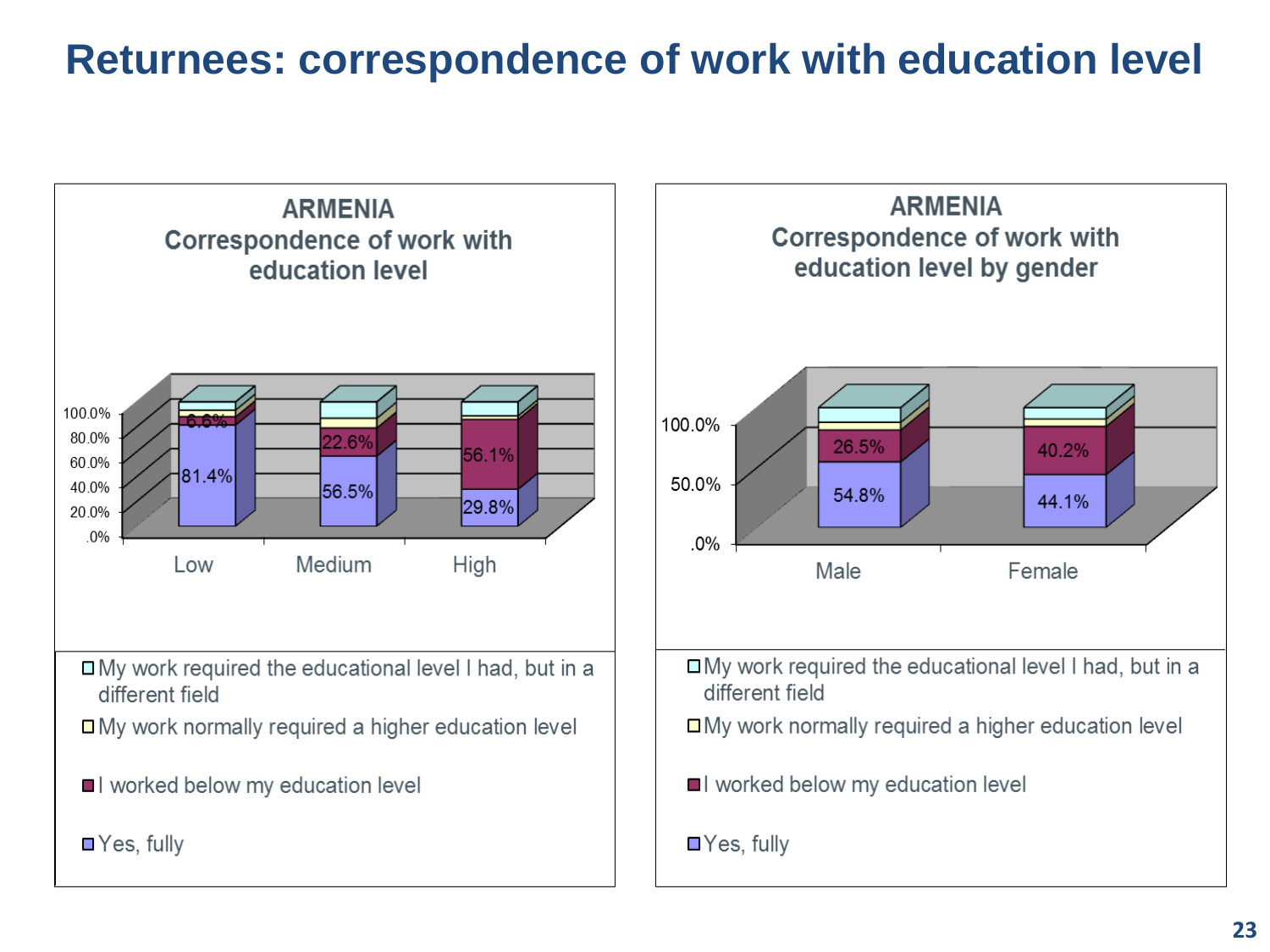### **Status while Working Abroad**

|                                 | <b>Armenia</b><br>(%)   | Georgia<br>(%)          |
|---------------------------------|-------------------------|-------------------------|
| <b>Work permit</b>              | <b>20</b>               | 5                       |
| <b>Residence permit</b>         | 12                      | 21                      |
| <b>Social security coverage</b> | $\overline{\mathbf{2}}$ | $\overline{\mathbf{3}}$ |
| <b>Work contract</b>            | 14                      | 14                      |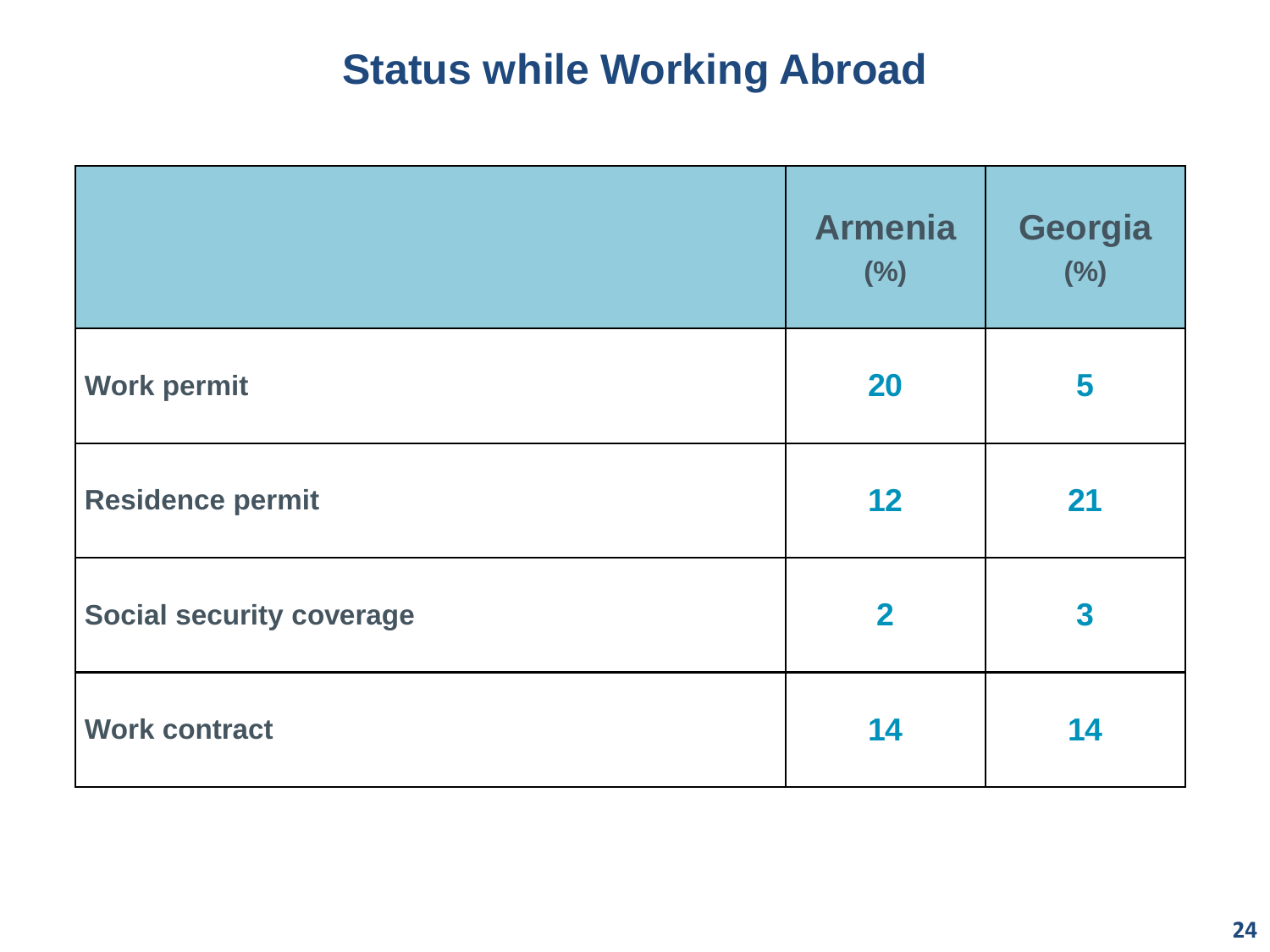### **The use of pre-departure training**

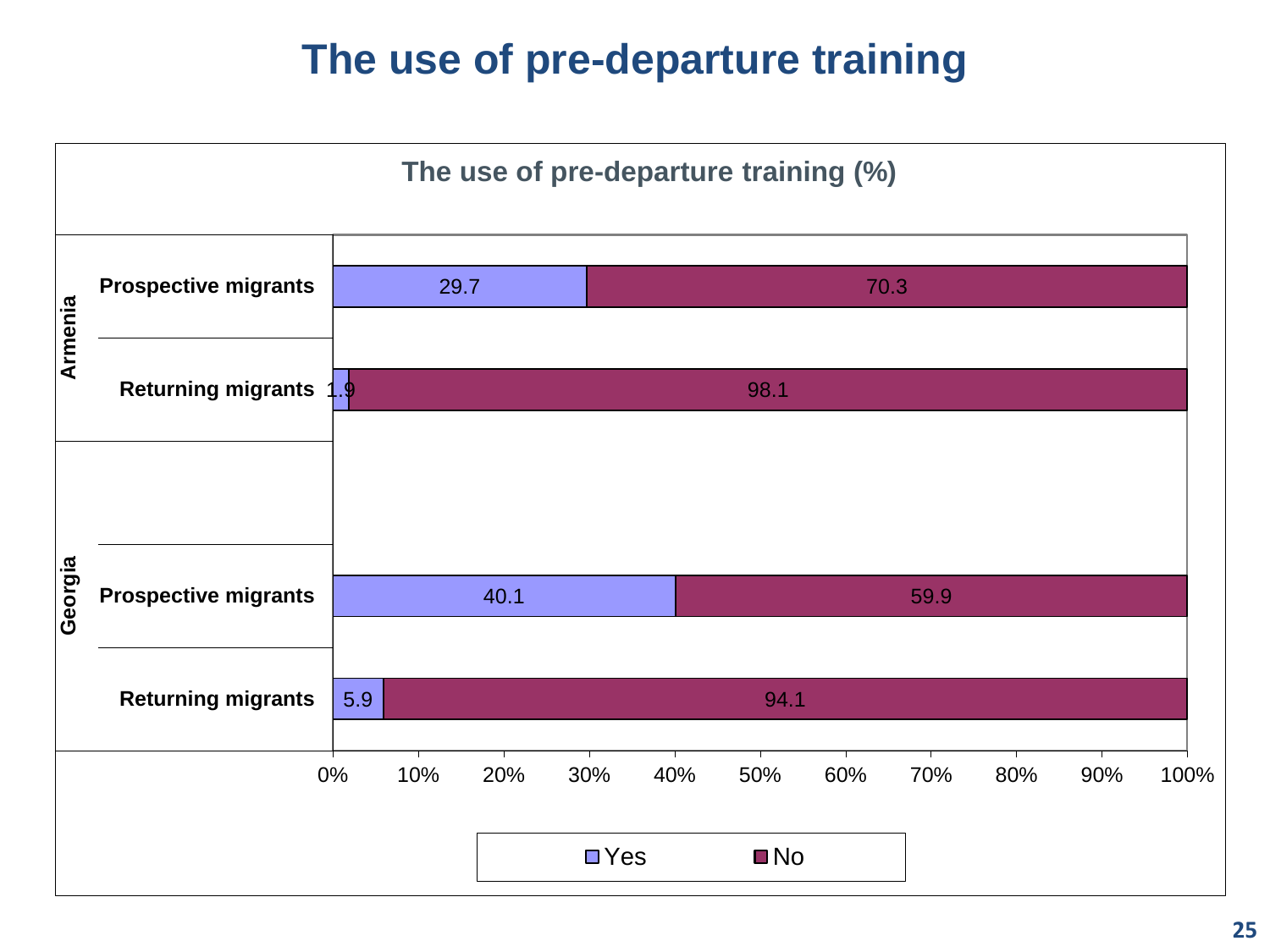### **Use of Remittances for Development at Home**

| <b>Use of remittances</b>                                                        | <b>Armenia</b><br>(%) | Georgia<br>(%) |
|----------------------------------------------------------------------------------|-----------------------|----------------|
| for education of children                                                        | 0.6                   | 14.2           |
| for education of others than children (respondent,<br>spouse of respondent etc.) | 8.3                   | 2.1            |
| for business activity                                                            | 0.2                   | 0.5            |
| for living expenses/consumption                                                  | 95.7                  | 97.0           |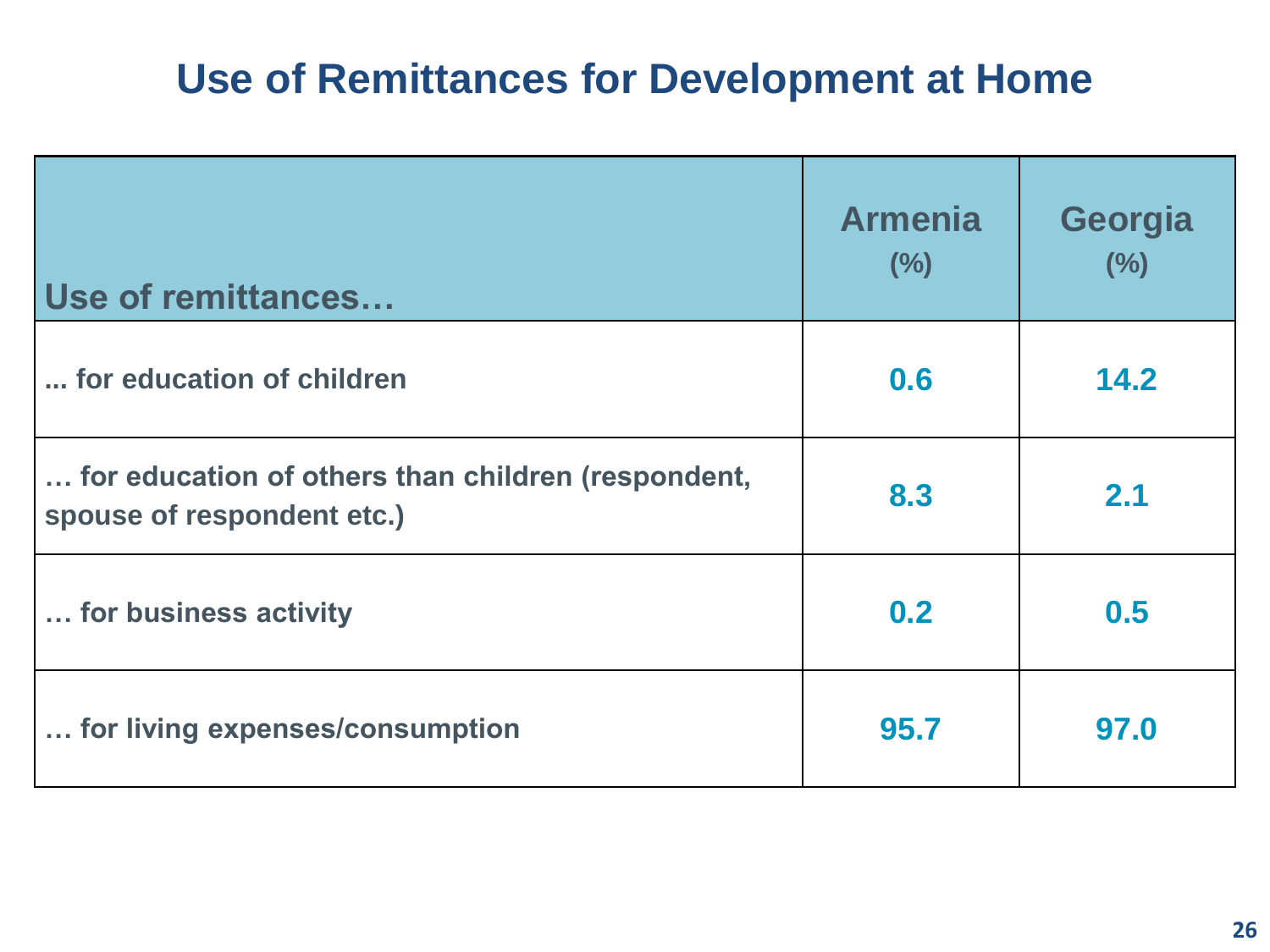### **Portability of Social Rights and Return Outcome**

|                                                  | Do you have pension or other social<br>benefits from your work abroad? |          |                  |          |
|--------------------------------------------------|------------------------------------------------------------------------|----------|------------------|----------|
| <b>Return Outcome</b>                            | <b>Armenia</b>                                                         |          | Georgia          |          |
| (composite indicator using several<br>variables) | Yes $(\%)$                                                             | No (%)   | Yes $(\%)$       | No (%)   |
| <b>Highly successful</b>                         | 6.3                                                                    | 0.5      | $\boldsymbol{0}$ | 0.6      |
| <b>Successful</b>                                | 78.1                                                                   | 55.0     | 70.0             | 43.9     |
| <b>Neither</b>                                   | 15.6                                                                   | 42.3     | 30.0             | 47.2     |
| <b>Unsuccessful</b>                              | $\bf{0}$                                                               | 2.2      | $\mathbf 0$      | 8.3      |
| <b>Highly unsuccessful</b>                       | $\mathbf 0$                                                            | $\bf{0}$ | $\bf{0}$         | $\bf{0}$ |
| <b>Total</b>                                     | 100                                                                    | 100      | 100              | 100      |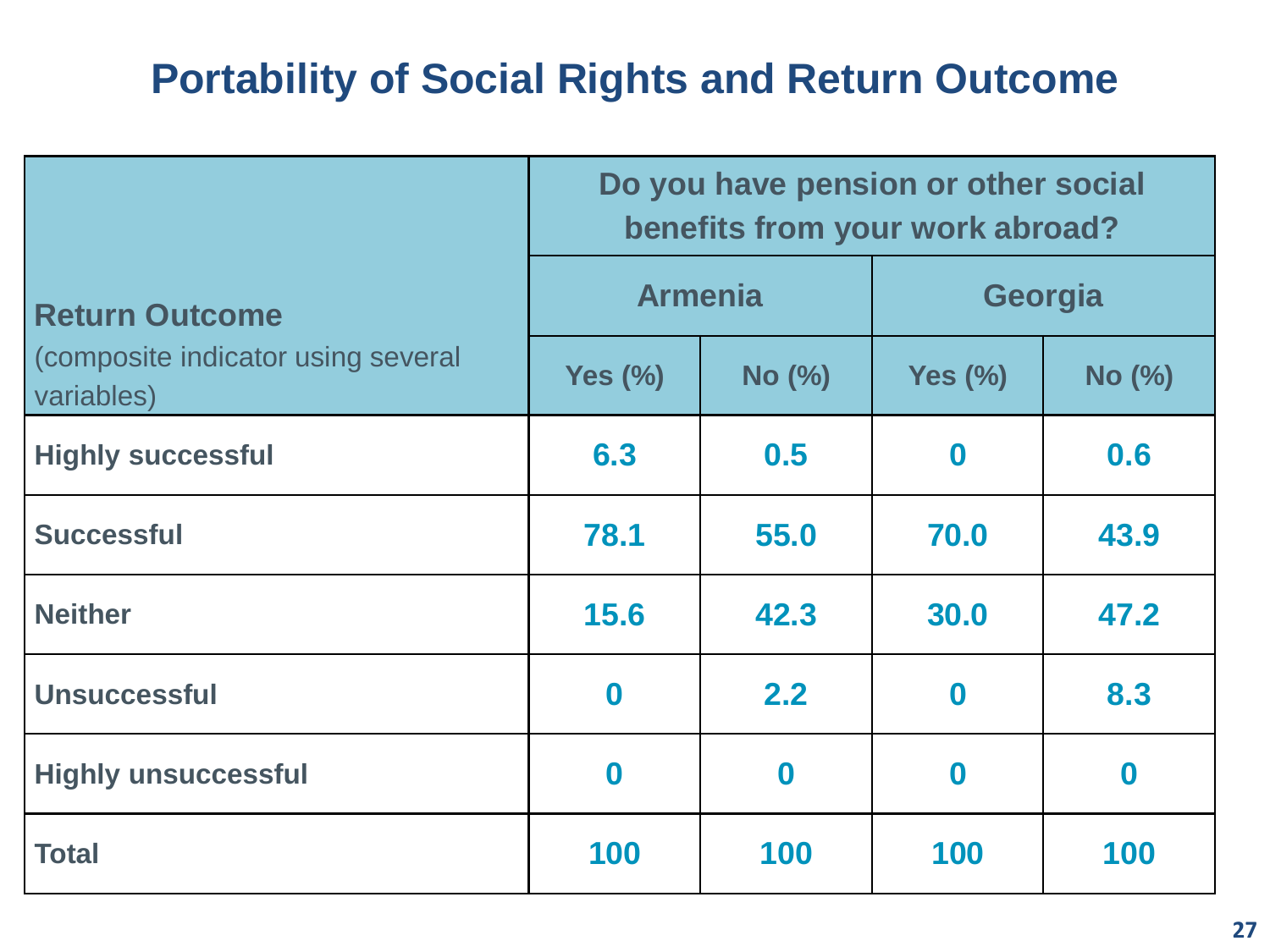### **Returnees: most helpful experience abroad**

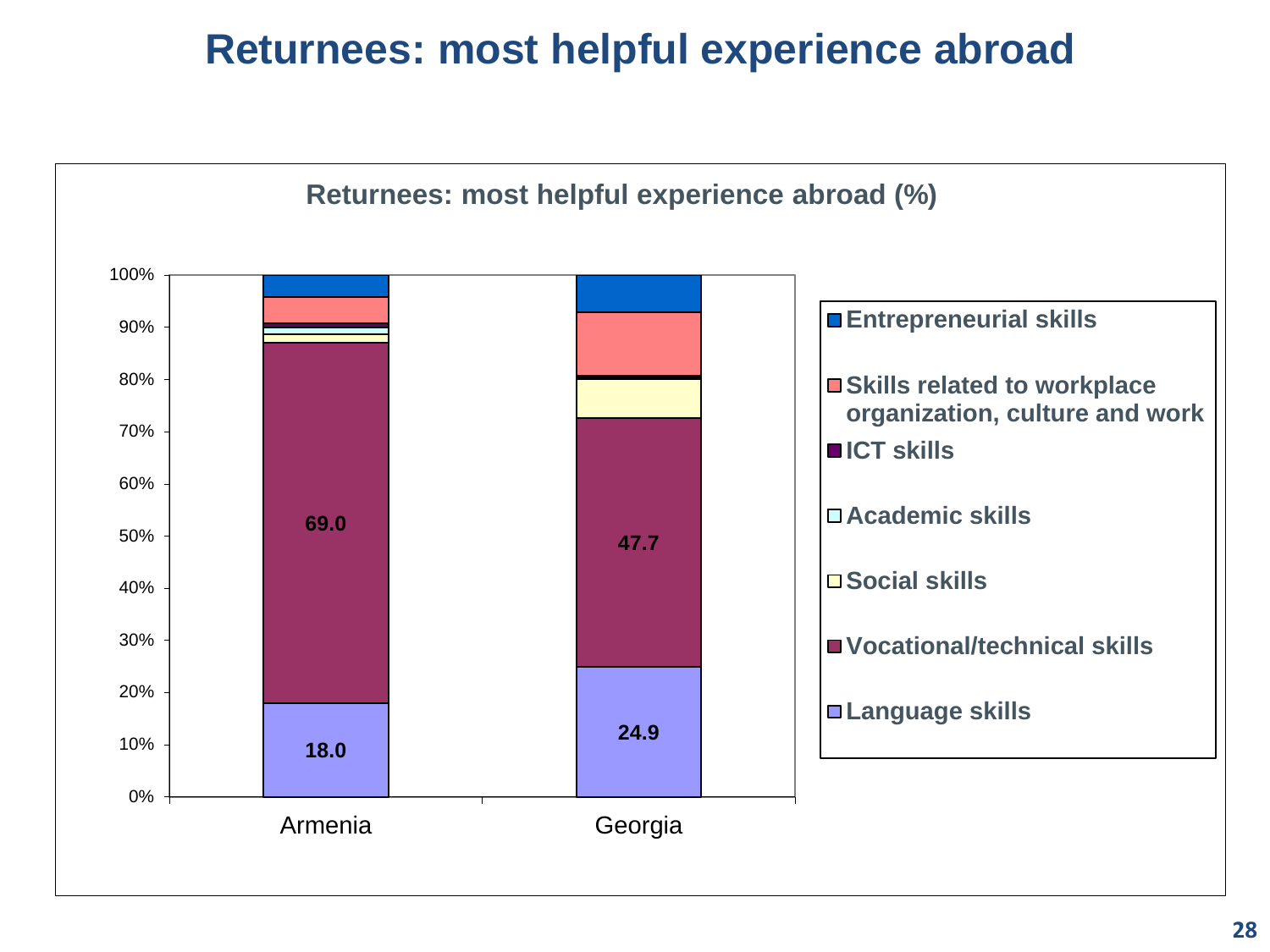#### **Returnees: work status after return**

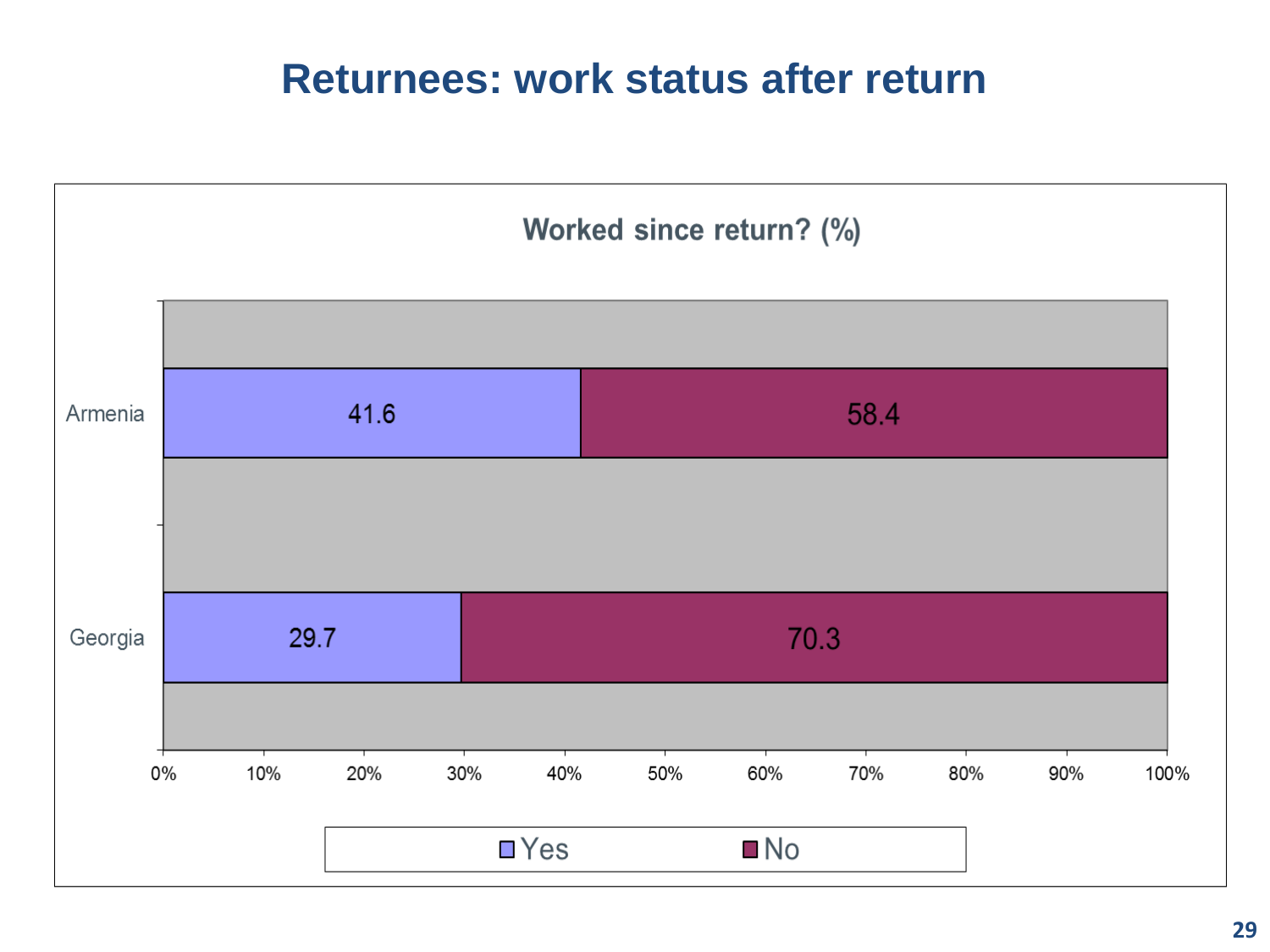#### **Returnees: awareness of return schemes**

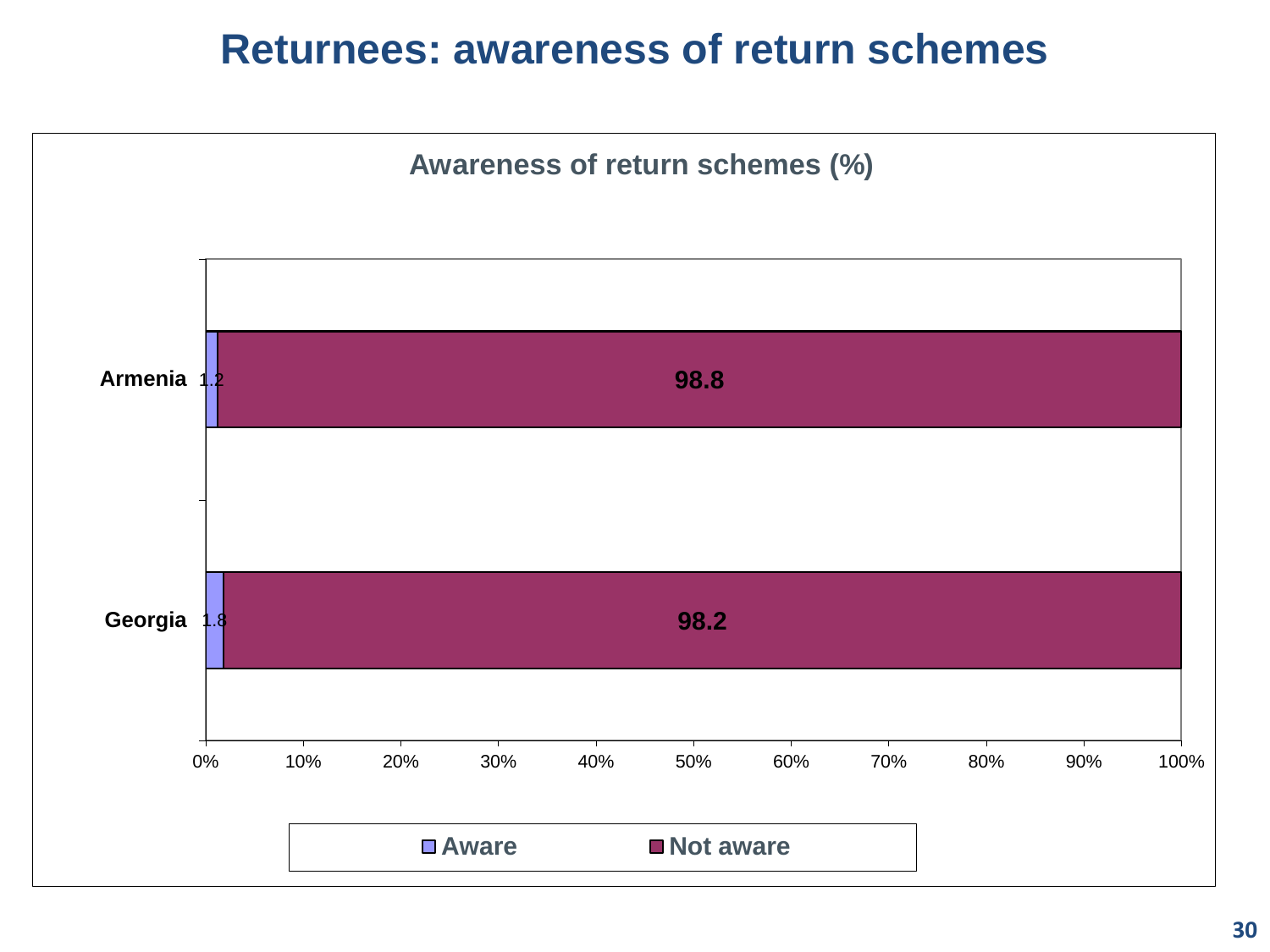#### Returnees: % of employer and self-employed

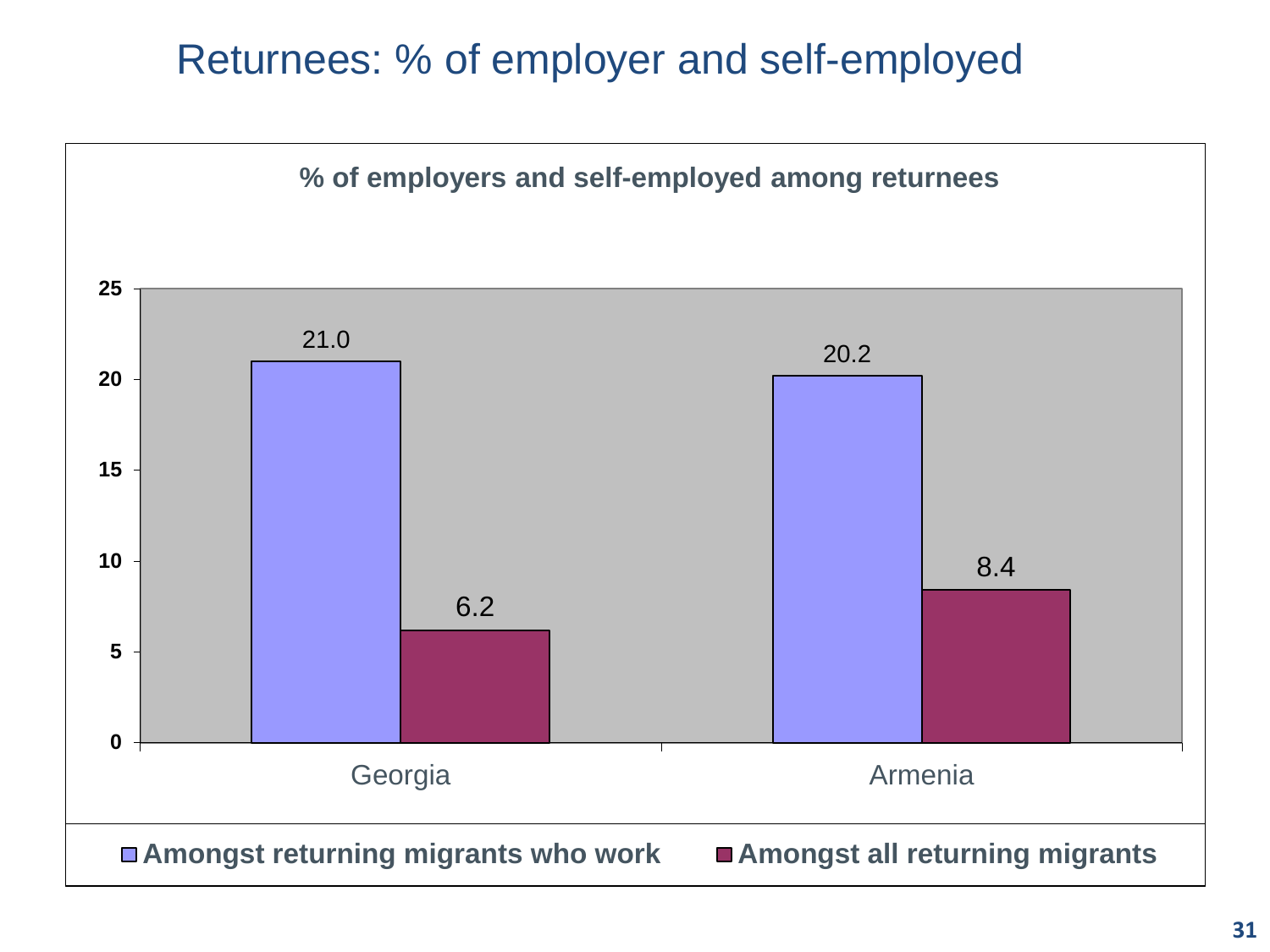### **Tendency to re-migrate among returnees**

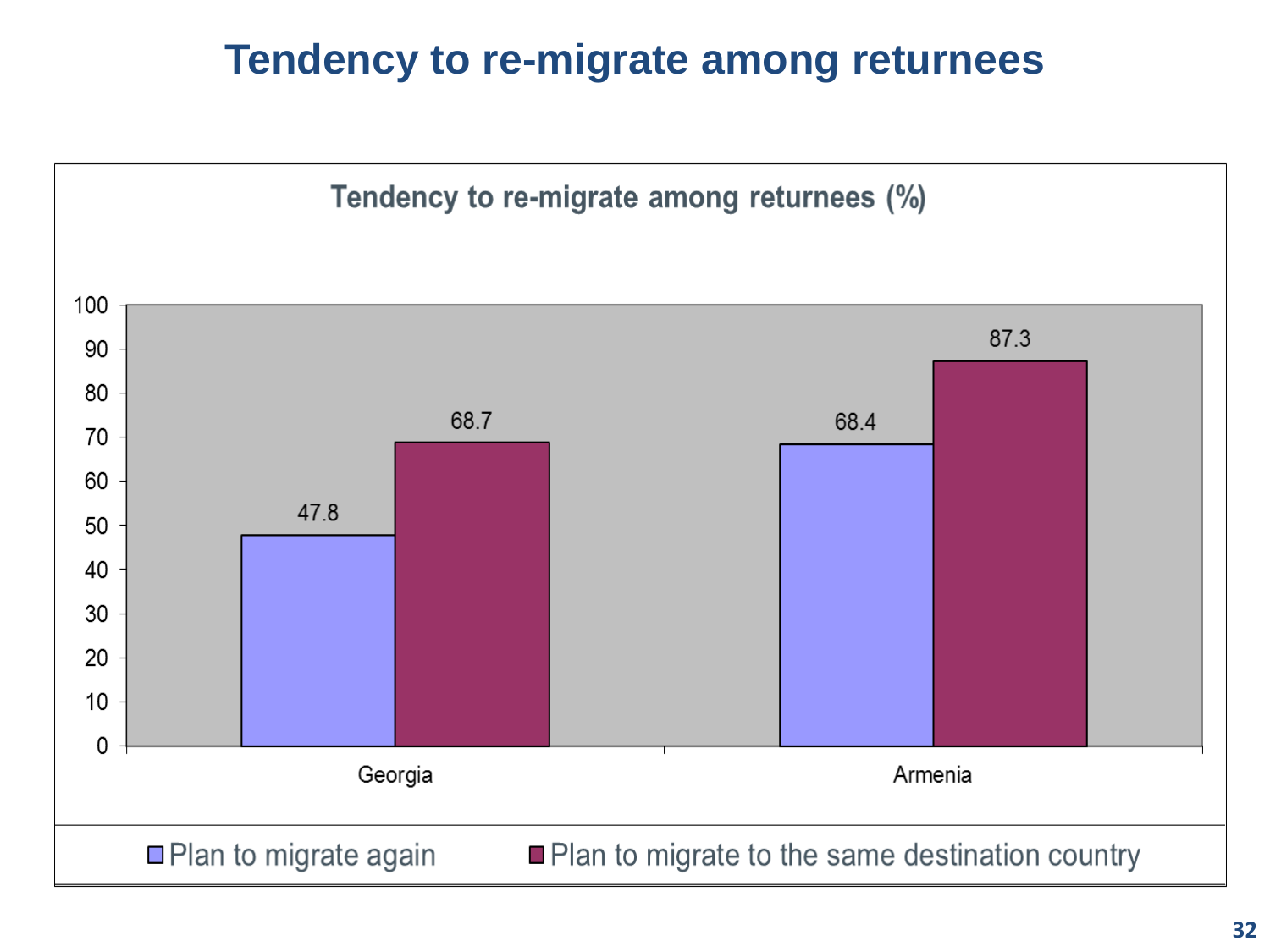### **Returnees: duration and frequency of migrations**

| <b>DURATION OF MIGRATION</b>      | <b>ARMENIA</b> | <b>GEORGIA</b>   |
|-----------------------------------|----------------|------------------|
| <b>Average time per migration</b> | 9 months       | <b>17 months</b> |
| Average time spent in total       | 19 months      | 22 months        |
| <b>NUMBER OF MIGRATIONS</b>       | <b>ARMENIA</b> | <b>GEORGIA</b>   |
| 1 time                            | 59%            | 77%              |
| 2 times                           | 18%            | 14%              |
| 3 times                           | 9%             | 6%               |
| 4 times                           | 5%             | 2%               |
| 5+ times                          | 9%             | 1%               |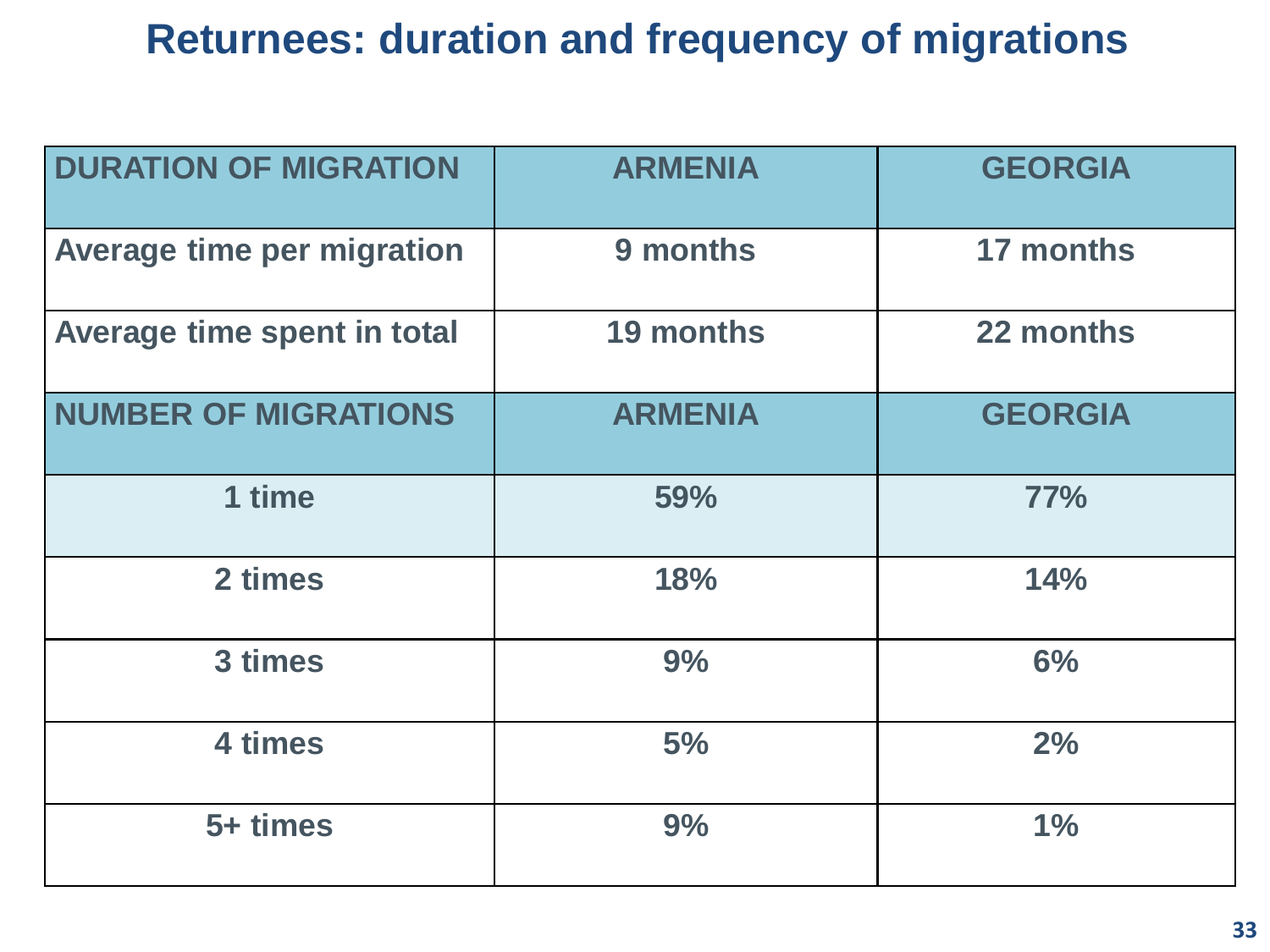## **Summary of findings**

- 36% of 18-50 age group in Armenia and 31% in Georgia intend to migrate, but the likelihood decreases to 12.6% and 11.4% when controlled for actual ability to migrate
- $\triangleright$  Reasons for migration are all economic lack of jobs, improving standards of living, unsatisfactory wage and career prospects at home – while reasons for return are typically family related
- $\triangleright$  Pre-departure training: high interest from potential migrants (30-40%), but very little training received in reality (6% in Georgia, 2% in Armenia)
- Most migrants work as unskilled/skilled workers, irrespective of their education level; skills mismatch increases with education and is higher for women
- $\triangleright$  Post-return work: only 42% in Armenia and 30% in Georgia work after return; high tendency to re-migrate again: 68% in Armenia and 48% in Georgia
- Remittances are used only to a small degree for education and business investments
- Reintegration programmes: awareness of return support and training schemes is very limited among returnees (and participation miniscule)
- $\triangleright$  Portability of social rights improves the return outcome of returning migrants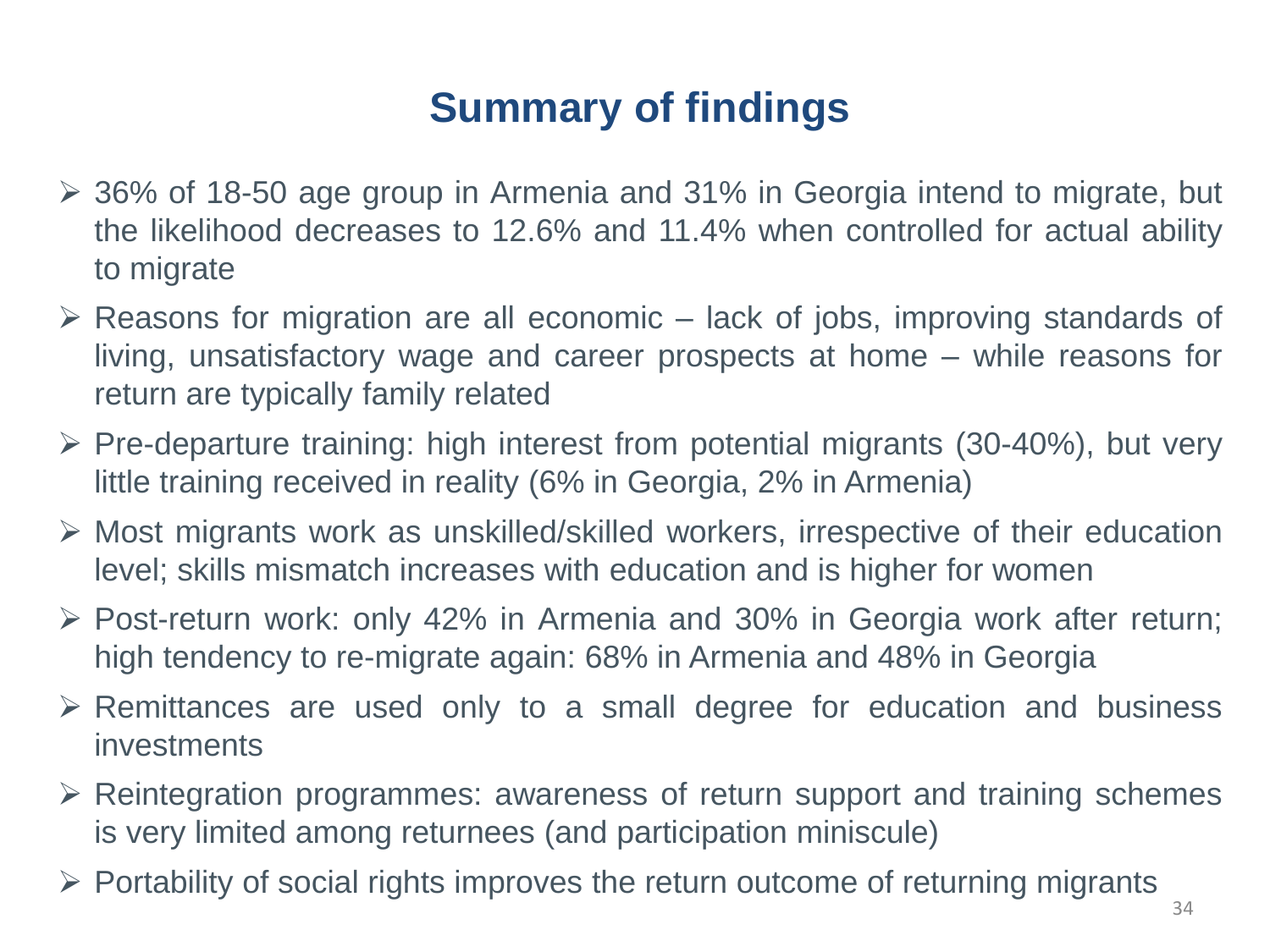### **Policy Implications**

Among others, the findings suggest:

- $\triangleright$  Effective pre-departure training can be expanded considerably and address issues such as language skills, vocational qualifications, and information about rights & obligations while working abroad.
- $\triangleright$  Better information about available employment abroad can help to reduce skills mismatch in destination countries; this can be achieved through building up of cross-national placement services (e.g. EURES in the EU).
- > Comprehensive recognition of skills/qualifications in destination countries will allow to reduce brain waste by better using the skills of migrants.
- $\triangleright$  The potential of returning migrants for development of home countries should be used through adequate return support schemes, including through validation of the skills acquired abroad, effective placement services, increased use of remittances for business investment and support of entrepreneurial potential among returnees.
- $\triangleright$  Strengthening of legal migration needs to pay attention to the motivations behind migration and return, and must aim at providing legal ways for migrants to easily go back and forth between home and destination country. In light of its positive impact, the portability of social rights needs to become a mainstay of agreements between home and destination countries.